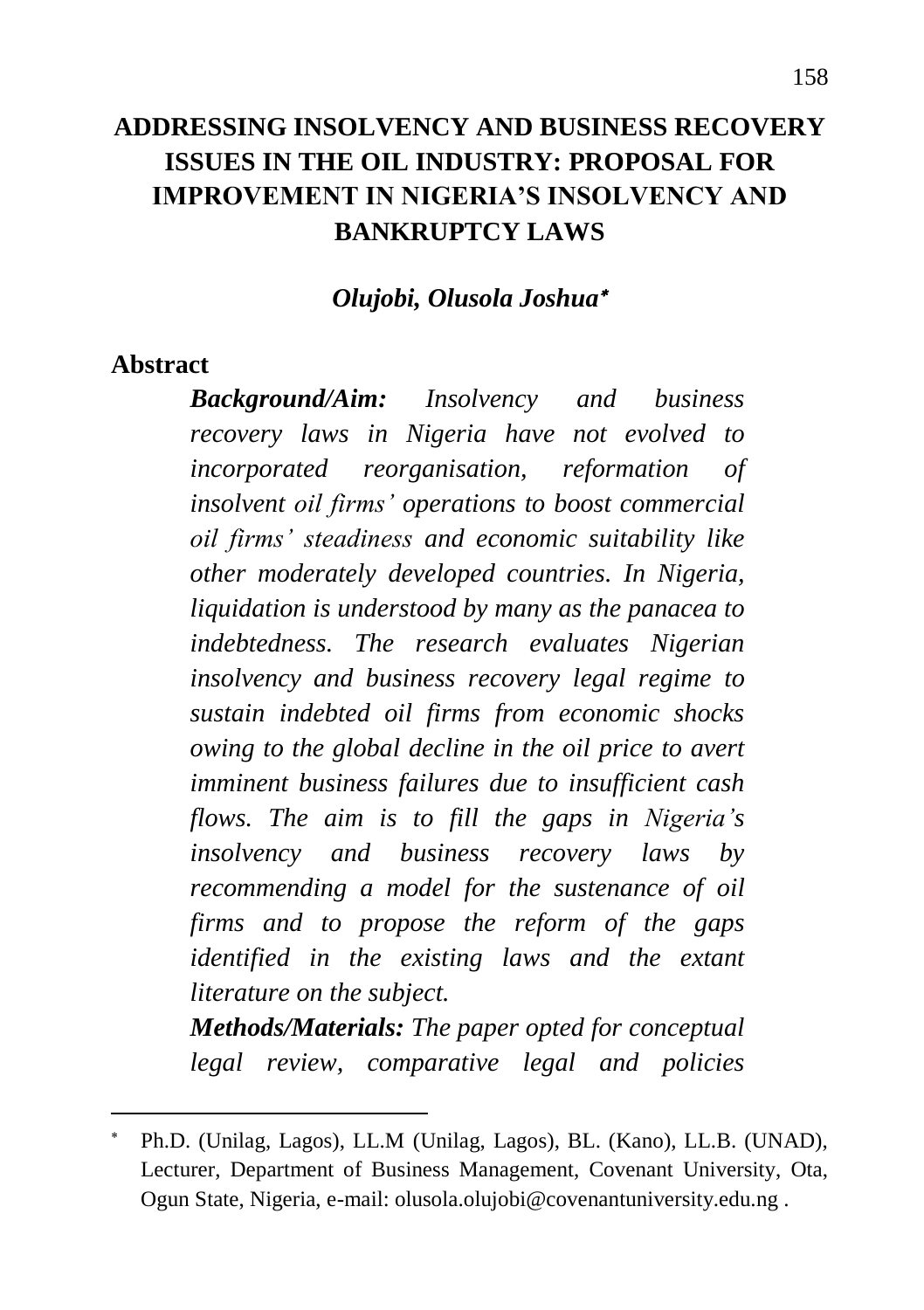*analyses of solvency and business recovery legislations in Nigeria, Malaysia, India, South Africa, the United Kingdom and the United States. These nations were designated for this study because their insolvency and business recovery legal regime are business rescued driven, not winding up centred.The study is library researchbased to address some of the flaws in Nigeria's insolvency and business recovery laws.*

*Results/Findings: The study finds thatNigerian legislation on insolvency is flawed in the area of oil firms' salvage, improvement and rearrangement. It ends that, statutory bodies in the designated case study nations are efficient than those in Nigeria due to the strong political will of their governments in supporting insolvent oil firms for successful financial recovery, to safeguard jobs, to protect creditors and to enhance the wealth of their nations through sound business recovery policies and laws.*

*Conclusions/Recommendations: The study, advocates remodel of Nigeria's insolvency and business recovery legislations and policies in compliance with the international standards on insolvent oil firms salvaged and creditors focused policies for a robust economy. The study concludes with the recommendation for further study to consider quantitative analysis research methodology to project further scholarship on the subject.*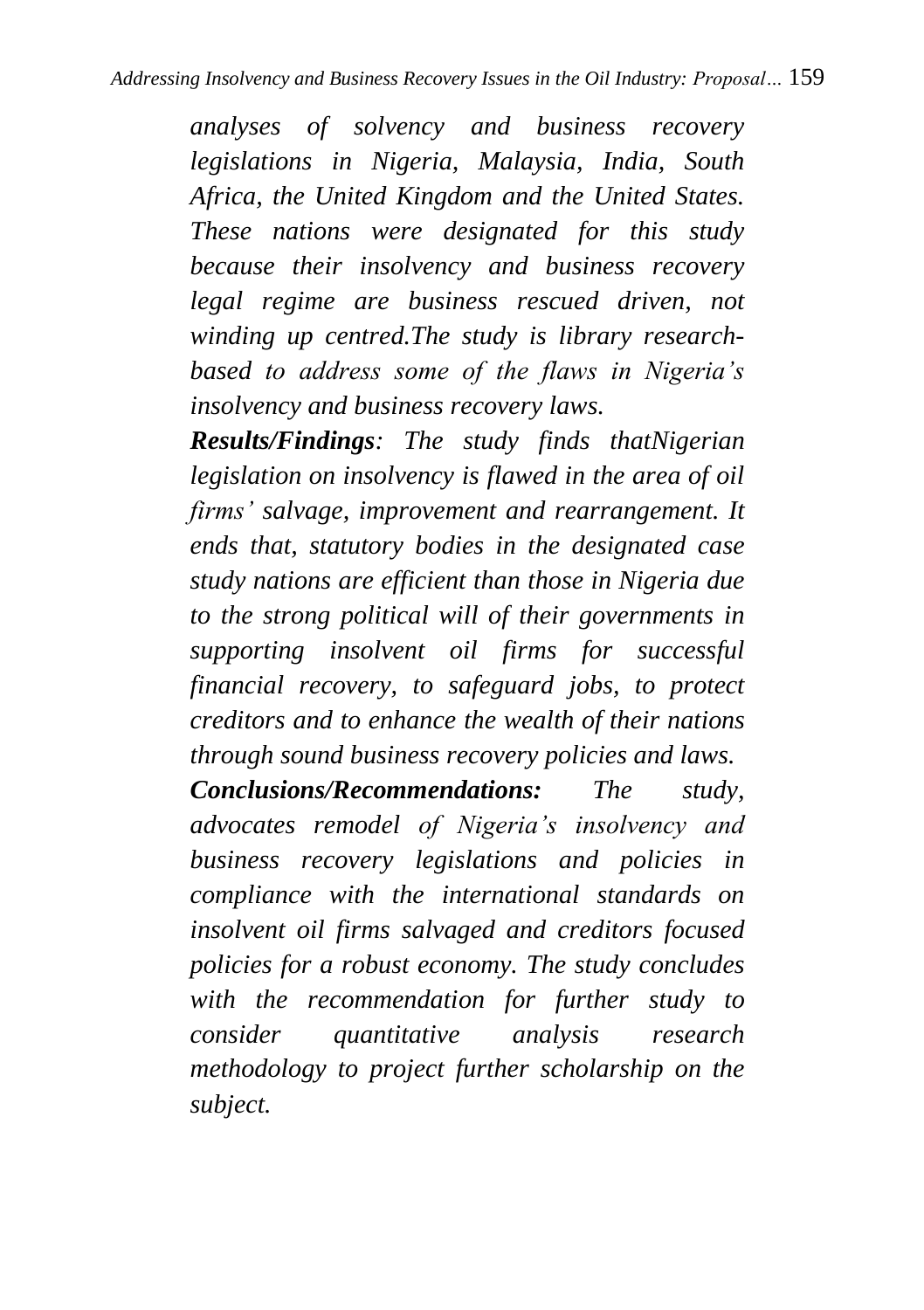**Keywords**: Nigeria, Oil Firms, Creditor, Insolvency and Recovery laws.

#### **1. Introduction**

 $\overline{a}$ 

Globally, the call to overhaul insolvency and business recovery laws have been a concern to many nations, as many countries are now making an effort to enhance their insolvency laws to focus on business salvage and lenders focused legal regime to enhance fiscal stability, business propriety and to avert loss of means of livelihoods. The remodel was done in the designated nations to improve their insolvency and business recovery procedures which Nigeria can replicate to boost its business recovery due to the current global economic shocks occasioned by the pandemic.

Insolvency is the failure of an oil firm to fulfil its financial obligations<sup>1</sup>, Section 572(a)(b)(c) of the Companies and Allied Matters Act, 2020 and Section 408(d) of Bankruptcy and Insolvency (Repeal and Re**-**enactment) Act, 2016, describes insolvency as the failure of oil firms to recompense financial obligations particularly lenders by an assignment which the firm is owed a sum above N<sub>2</sub>,000.00. The lender must give notification of its claims to the firm at its head office demanding the sum which is outstanding for three weeks and after expiration of the ultimatum where such oil firm fails or declined to disburse the unpaid amount to the approval of the lender.<sup>2</sup>

<sup>&</sup>lt;sup>1</sup> Rashid Shamim, MD, Bankruptcy Laws: A Comparative Study of India and USA, (2019), 10 (2), *International Journal of Management,* 247-252.

<sup>2</sup> Adebola, B.A., (2012), Corporate Rescue and the Nigerian Insolvency System, (Unpublished PhD Thesis Submitted to the University College, London for the Degree of Doctor of Philosophy), available at <http://discovery.ucl.ac.uk/1385156/7/1385156\_Thesis.pdf> (accessed September 3, 2020). 15.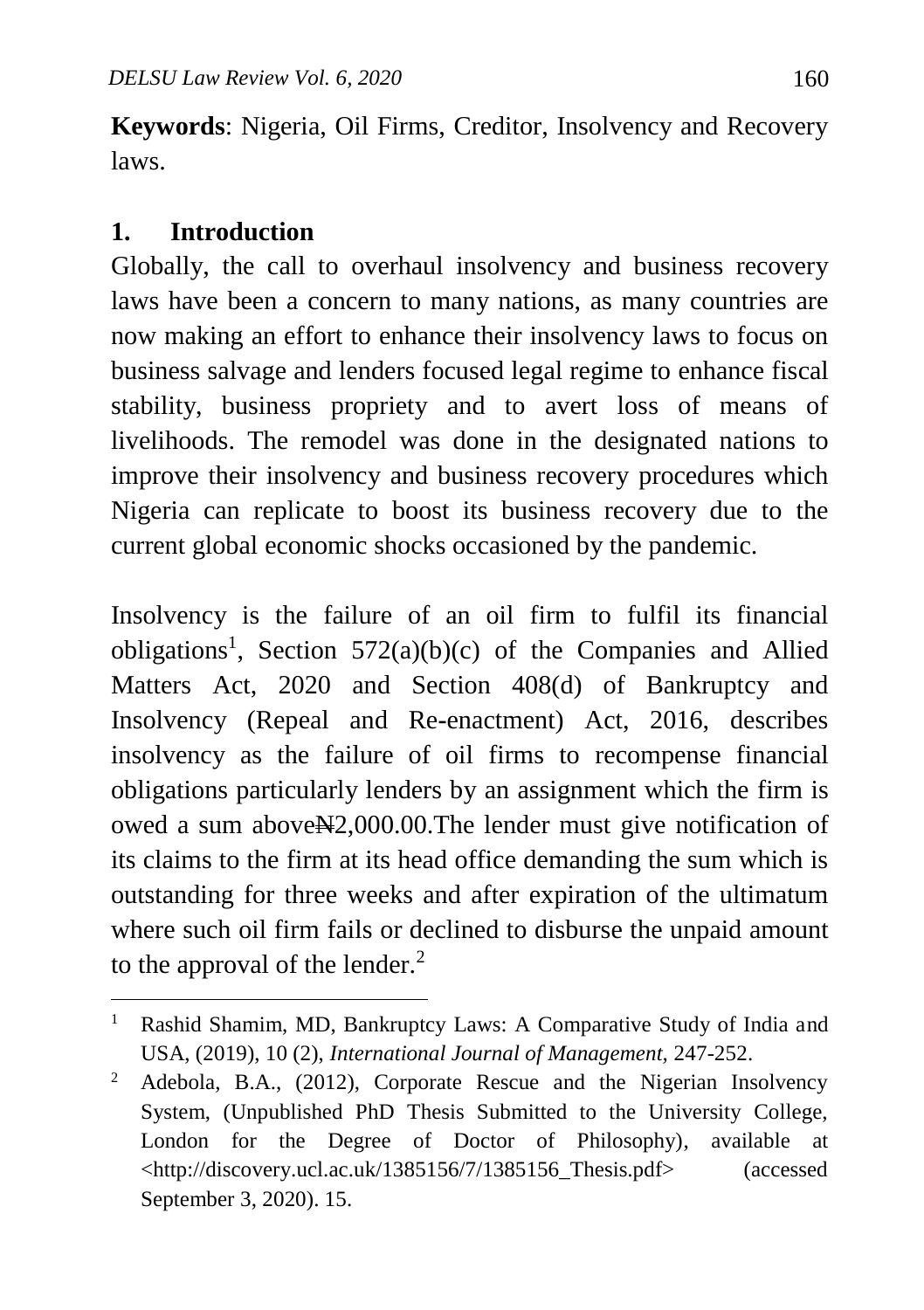This often arises where the court made a directive in the interest of a creditor of an oil firm and where the directive is not obeyed, the court of law can deliberate on the dependent obligation of the oil firm. Where insolvency occurs, the firm may, by order of the court, be declared insolvent by petition brought by the creditors, the debtors or by an act of agreement with the creditors, that its assets should be sold to settle the debt as soon as the assets can be disbursed.

Many upstream oil firms are now closing their business, while some are leaving Nigeria due to debts, unsafe market restructuring strategies, a slump in global oil markets and a lack of funds to finance strategic oil ventures. Chevron, Total, Royal Dutch Shell and Eni, among others, have disbursed several of their onshore possessions in the sector due to governing policies changes, and there is a need for the Federal Government to intervene to prevent job losses due to post COVID -19 effects.<sup>3</sup>

The Bankruptcy Act relates to insolvency proceedings against individual debtors and associations on its own, while the Companies and Allied Matters Act 2020, regulates the termination of oil firms as well as arrangement and compromises. The latter choice is not often utilized in practice since insolvent lawyers tend to compel the courts to shut down and terminate the life of insolvent oil firms devoid of allowing the debtor firm to restructure its operations and repay its debts over time. Though winding up is the final alternative in other countries, it is seen as the first preference in the country, leading to the untimely death of many oil

<sup>3</sup> Daniel, E. U., Olujobi, J. O., Ogbari, M.E., Dada, J. A., Edafe, O. D., Operations of Small and Medium Enterprises and the Legal System in Nigeria (2020), 7, 94, *Humanities and Social Sciences Communication*, 1-7.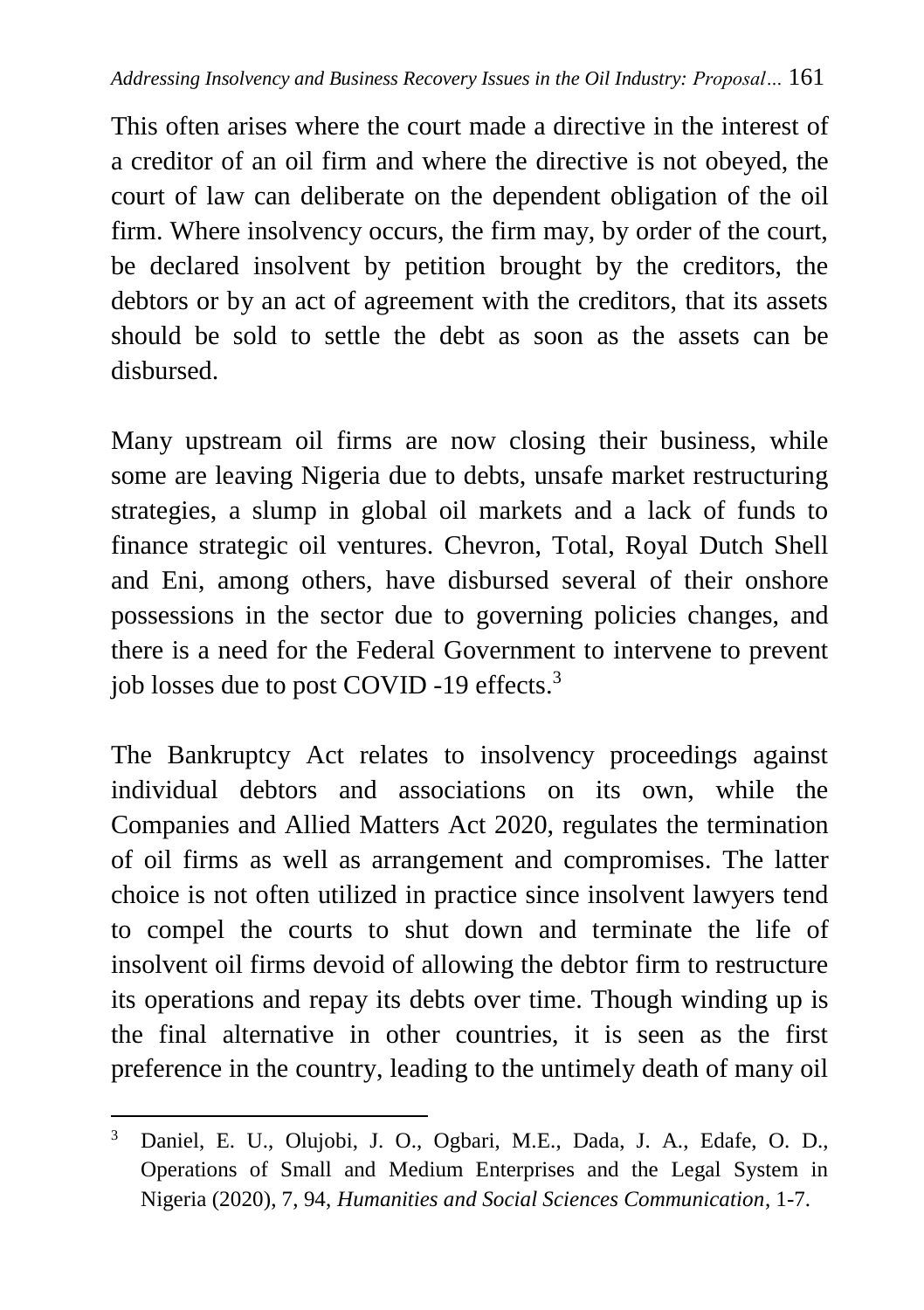$\overline{a}$ 

firms that could have been recovered if they had a chance to handle and restructure their debts properly.<sup>4</sup>

Therefore, the focus of the proposed model insolvency law is to encourage the prospect of reforming insolvent oil firms and their enterprises in order to ensure the continuity of business that will result in long-term jobs, disbursement of levies and dividends and supplementary socio-economic advantages to Nigerians. Therefore, in line with the global trend of nipping insolvency in the bud, there is a need for an inclusive transformation of the extant insolvency law by encouraging mechanisms for business rescue and restructuring in the oil industry.

However, the goal of this analysis is to perform comparative legal and policy analyses of insolvency and business recovery laws in Nigeria, Malaysia, India, South Africa, the United Kingdom and the United States in order to update Nigeria's insolvency and business recovery laws and policies, from the winding-up of insolvent oil firms to the reorganisation, consolidation and operation of those oil firms to promote economic stability in the country.

The study is apportioned into five parts. Section one includes the overview, section two addresses the methodology, the statement of the problem, the theoretical structure, the national regulatory mechanism for insolvency and oil firm recovery in Nigeria, section three, defines the administrative, legislative environment and analyses of the existing legal framework of Nigeria, Malaysia,

<sup>4</sup> Fatula, O., A., 'Comparative Critique of the Framework of Insolvency in Nigeria', (2007), 1(1& 2), *Bar Review*, A Publication of the Nigerian Bar Association, Ikeja Branch, 44**-**63.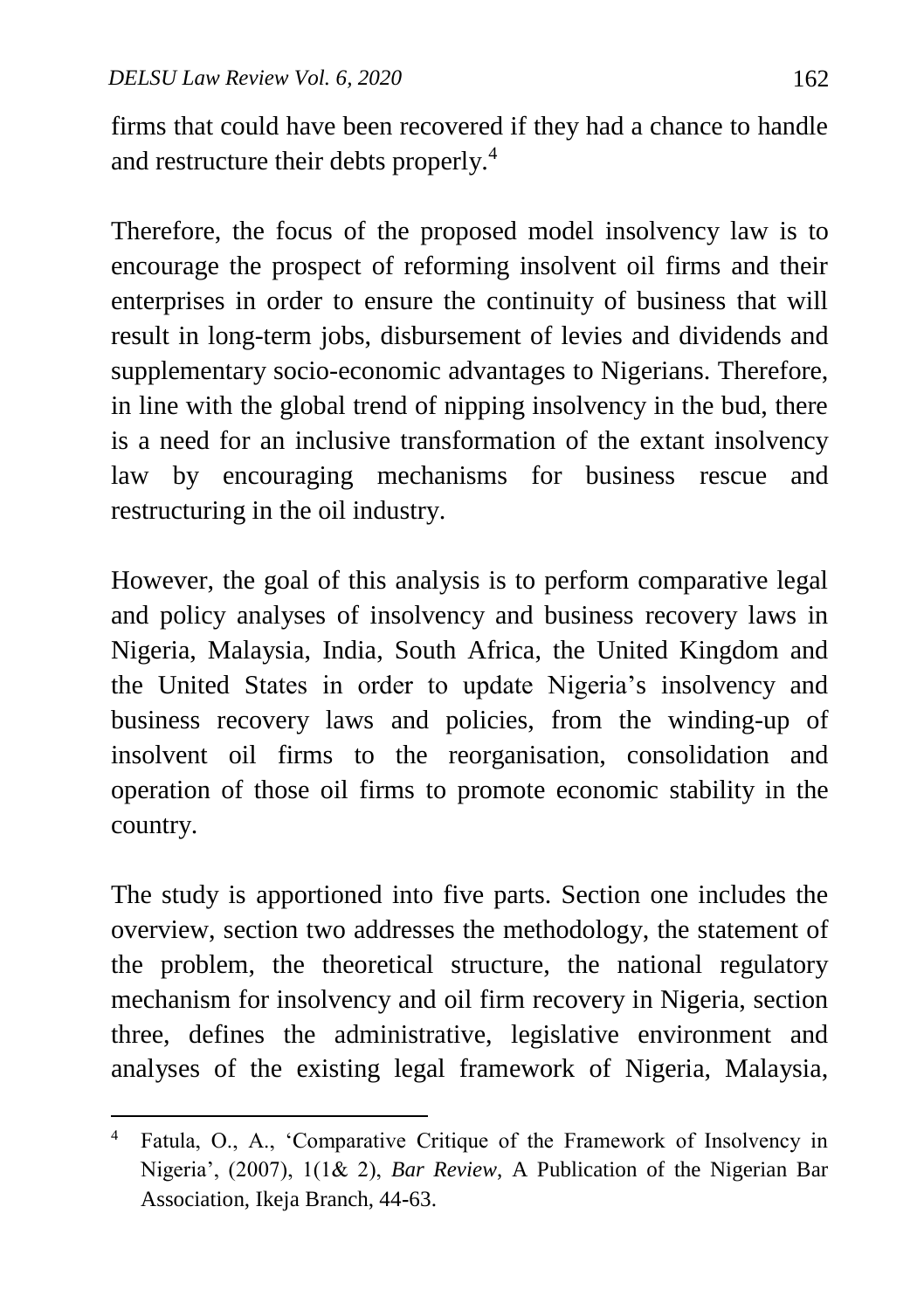India and South Africa, the United Kingdom and the United States. Section 4 discusses the signs to look out whether oil firm's business is in insolvency and section five addresses turnaround or redemption plans for insolvent oil firms and other solutions available to unsecured creditors with the various realistic practices strategies Nigeria should learn from the chosen case study nations. The paper concluded with recommendations.

**Figure 1:** The Proposed Model of Nigeria's Insolvency and Business Recovery Legislations and Policies



**Sources:** This was prepared by the author  $\mathbf{r}$ . urees: This wes prepared by the outhor

# **2. Methodology**

The key objective of this analysis is to explore how the nucleus of insolvency and oil firm business recovery activities in Nigeria will change from prosecution of insolvent oil firms by liquidation to reorganisation, consolidation of those oil firms to improve economic stability, financial property and industrial growth. To accomplish this aim, the author utilised bibliography-based doctrinal legal research methods, accompanied by analysis and a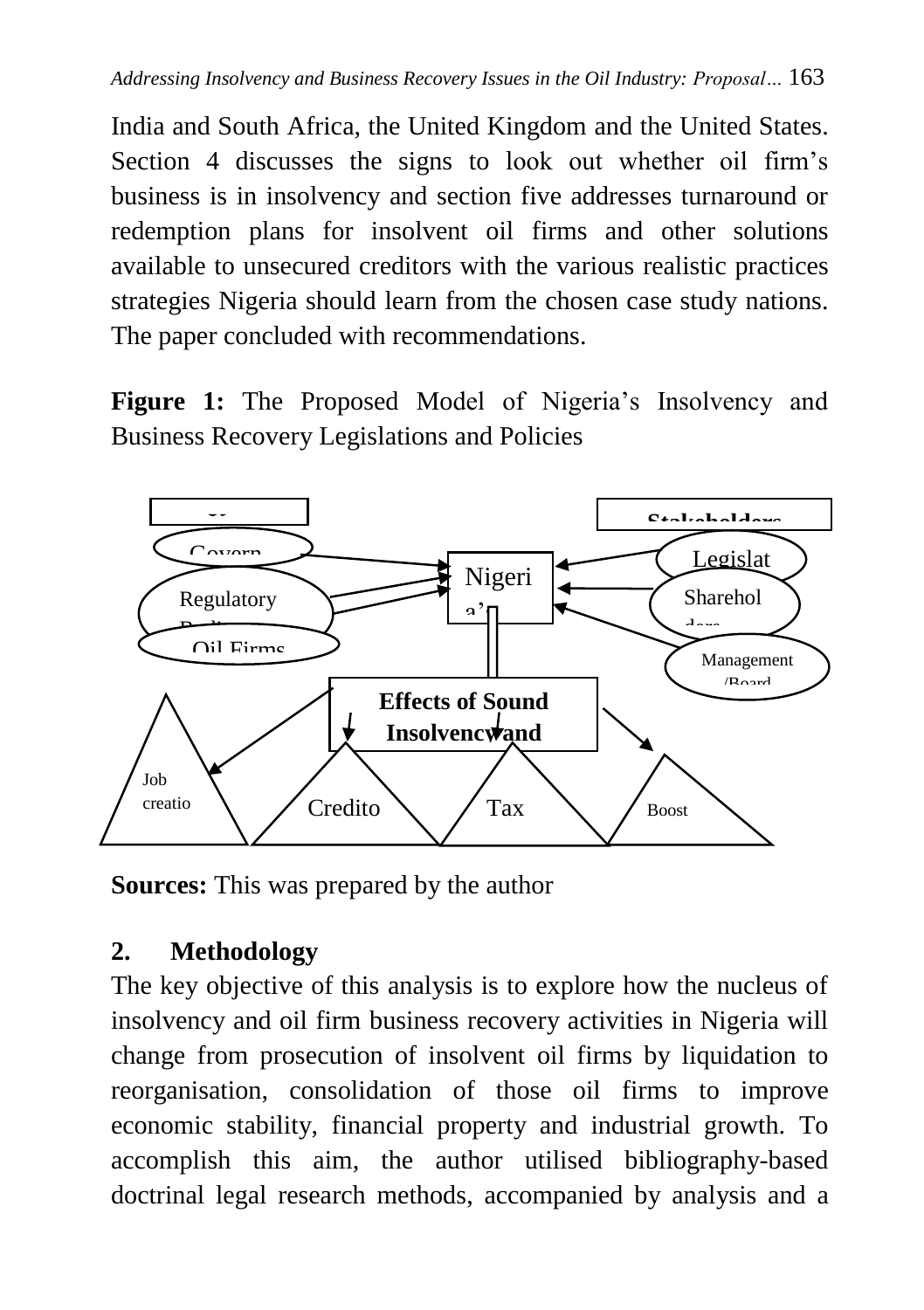guide from internet references, a systematic examination of scholarly literature, a review of case studies and an overview of the applicable legal and regulatory stipulations. The research is based on secondary sources, for instance, periodicals, textbooks and primary sources, for instance, judicial precedents and statutory provisions with comparative legal and policy analyses of insolvency and business recovery laws in Nigeria, Malaysia, India, South Africa, United Kingdom and the United States. The research proposes the uses of the lessons learnt to reform the gaps identified in Nigeria's legal regime.

#### **3. Statement of the Problem**

 $\overline{a}$ 

In Nigeria, the majority of oil firms in acute financial crises often end up being liquidated, and this is harmful to the economy due to losses of employments. However, some of these oil firms can be profitable and can be restructured for the good of their borrowers, debtors and the economy of Nigeria. Some ailing state**-**owned oil firms pre-insolvency may raise capital by selling their shares to the public for sale through an initial public offering or private placement or the stock market, as elaborated in Section 2 of the Public Sector (Privatisation and Commercialization) Act, 1999.

Some private oil firms can also raise capital by borrowing from financial firms or via other suitable means, rather than liquidating or winding up those oil firms businesses in Nigeria. Therefore, there is a need for a paradigm shift to recover financially distressed oil firms by recovering their properties and liabilities, as well as by conducting negotiations with their creditors to reach a definitive consensus on the repayment plan of the loan on agreed stipulated time by the parties.<sup>5</sup>

<sup>5</sup> Asada, M., and Olong, M., 'The Corporate Investigative Powers of the Corporate Affairs Commission in the Promotion of Corporate Governance in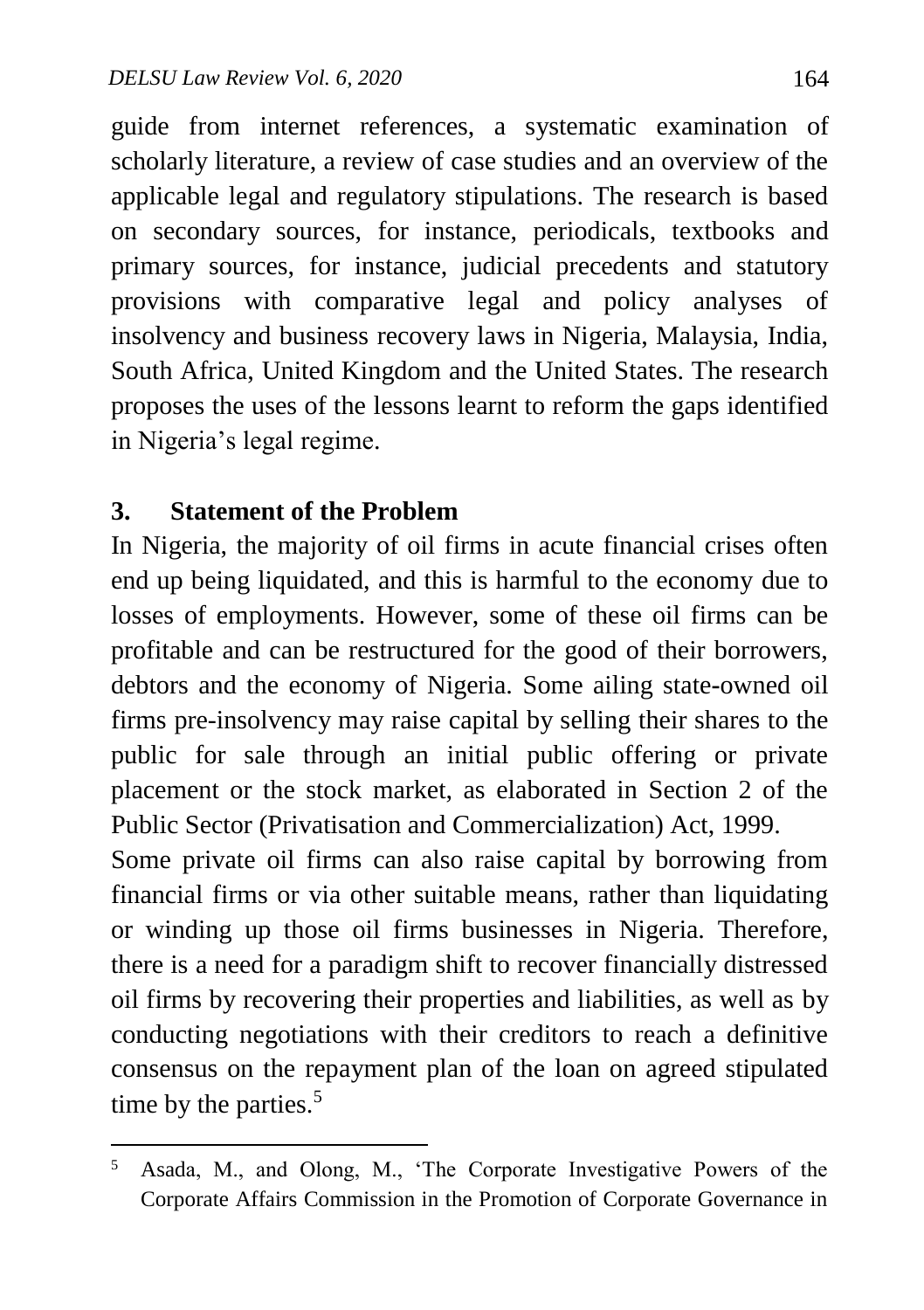# **4. Theoretical Framework on Insolvency and Business Recovery Practices**

Donaldson and Davis introduced the philosophy of stewardship in 1991. The philosophy centred on the idea that the needs of shareholders and the desires of management should be matched and directed to take actions that will be to the best advantage of the oil firm's success and its intrinsic values. 6

The philosophy argues that there is more importance in joint activities for the performance of the firm than individual interests. In contrast, the actions of the board, the regulatory bodies, should be directed at increasing the resources of the owners (shareholders) and equally satisfying their desires. The board and the management of the oil firms are obligated to make the most of the resources of its owners by investing, selling and reforming by doing so, optimising the assets and opportunities of the insolvent oil firm.

In order to achieve this aim, the government must reform the regulatory system governing insolvency and corporate recovery procedures for business-rescue, reconstruction and consolidation strategies for job-savings, which are guided by creditors' strategies for a stable economy for the country. Management activities of oil firms are better encouraged where the corporate governance systems grant them strong authority and power to ensure that the firm stays in operation effectively to represent the needs of the shareholders, to improve the economy of the nation and to support

 $\ddot{\phantom{a}}$ 

Nigeria', *Bar Review*, (2007), 1, (1&2), A Publication of the Nigerian Bar Association, Ikeja Branch, 79.

<sup>6</sup> Donaldson, I., and Davis, J.H., 'Stewardship Theory or Agency Theory, CEO Governance and Shareholders Returns', (1991), 16, *Australian Journal of Management*, 49-64.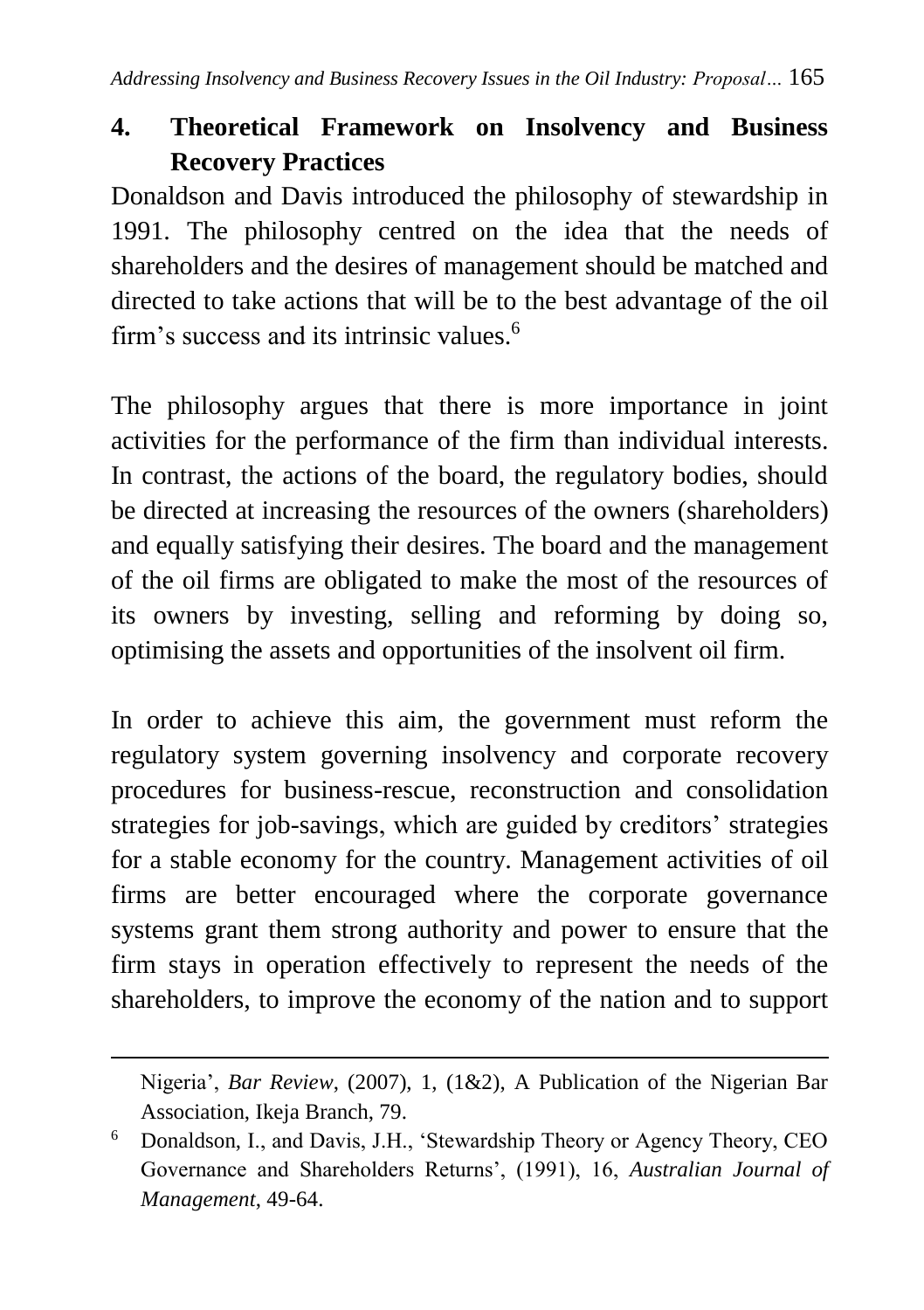the interests of all stakeholders in the field Davis *et al*. 7 recognised five modules of organisation principle of management as honesty, transparent collaboration, leadership, long-term outlook, market success and economic development which will boost profitability and sustainability of the oil firm.

In comparison, the second principle applicable to this analysis is the resource dependence theory. Pfeffer and Salancik founded it in 1978 with the goal of emphasising the importance of the role played by all stakeholders, such as the government regulatory bodies, the board of directors and shareholders, in improving the efficiency of the oil industry and preventing it from liquidation. Oil firms need capital for investment in crude oil exploration activities, inestimable human resources department roles, easily accessible scientific data, communiqué and skill to work correctly to attain oil firms' corporate aims.

Generally, it is argued that resource accessibility improves the service, profitability, efficiency and market longevity of oil firms. Some researchers have suggested that the hypothesis reflects on the vital role that government's policymakers and managers play in supplying the firm with critical services via their connexions to the outside world. They claim that managements add capital to the firm with data, expertise to get vendors, customers, public policymakers, social groups and credibility of their products.

The principle focuses on the means of access to capital for the activities of oil producers that are vital to their progress. According to Pfeffer and Salancik1978<sup>8</sup>, The boards' roles include guidance,

 $\overline{a}$ 7 *Ibid*.

<sup>8</sup> Pfeffer, J., and Salancik, G.R., 'the External Control of Organisations: Sources – Dependency Perspective', Haper and Row New York, (1978), NY.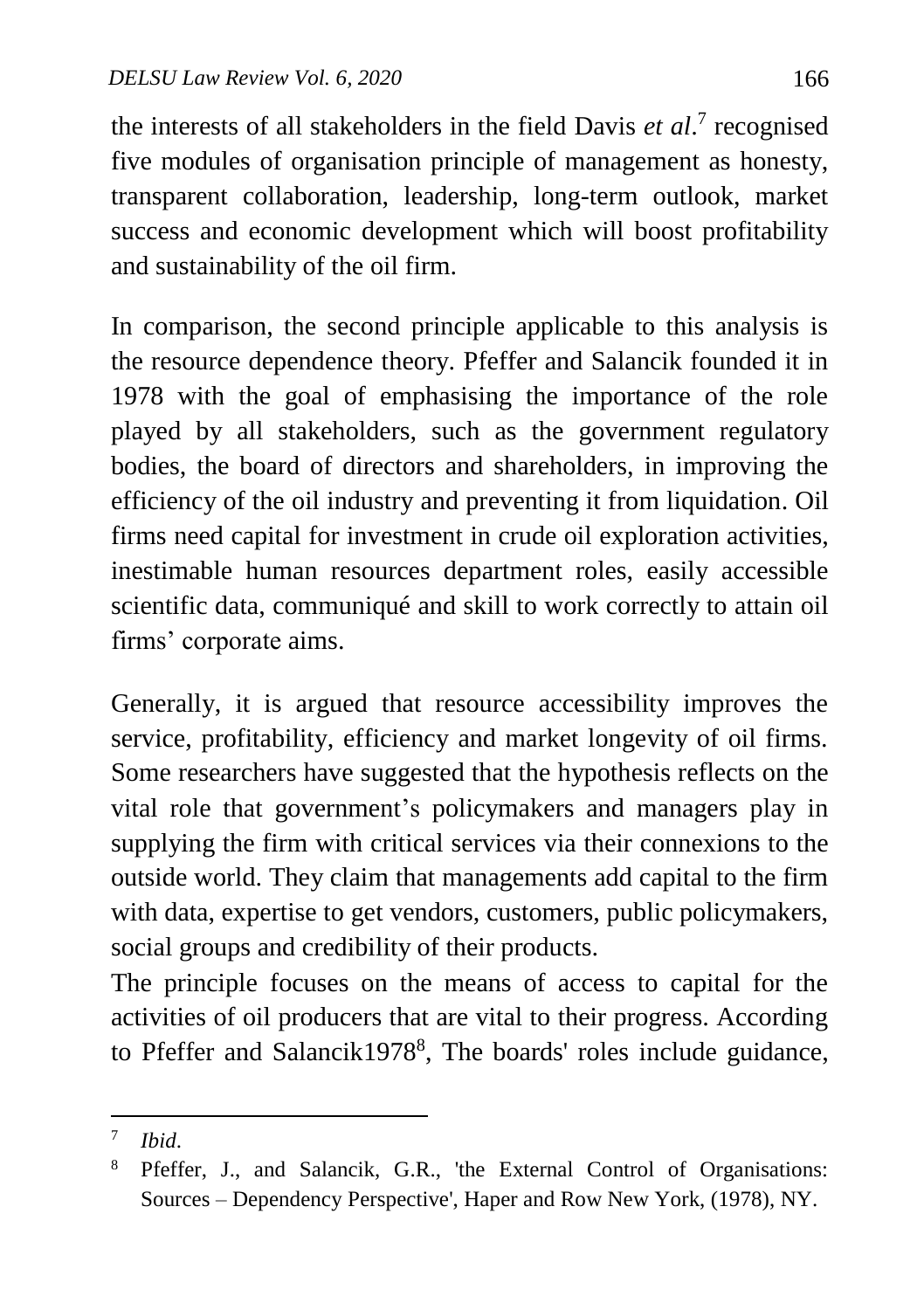advice and professional know-how, credibility and prestige, a conduit for transmitting knowledge to other agencies, and exclusive access to agreements or funding from crucial players. The boards undertake these roles through social and technical networking. Zahra and Pearce<sup>9</sup> Suggest that the varied history of the managements increases the consistency of their recommendations to the oil business, thus improving the viability and survival of the firm without insolvency. $10$ 

Another good idea is that utilitarianism's ethical philosophy, which is based on the fairness and wrongness of actions; this relies solely on the truth of optimising human well-being as a whole. It is based on the highest benefit for the largest number, and it encourages individuals to behave in some manners that can result in the most significant possible amount of well-being for the general population: David Hume<sup>11</sup> Argued in his philosophical essays that much of our moral thought is mostly dictated by what we consider reasonable. The emphasis of utilitarianism on well-being is deeply rooted in human nature. Jeremy Bentham claimed that, as the total amount of enjoyment is raised, ethics can be adequately upheld all over the world for good conducts.<sup>12</sup> This will enhance efficiency in the oil industry.

<sup>1</sup> <sup>9</sup> Zahra and Pearce, 'Boards of Directors and Corporate Financial Performance', (1989), 15, A Review and Integrative Model, *Journal of Management*, 291.

<sup>10</sup> *Ibid*, note 10, p.5.

<sup>&</sup>lt;sup>11</sup> Hume, D., (1979), Hume's Ethical Writings: Selections from David Hume.

<sup>12</sup> Bentham, J., 'Utility and Reason', (2010), < https://www.aub.edu.lb/fas /cvsp/documents/flysheets%20fall%2010-11/203/bentham.pdf> accessed September 19, 2020 at 3.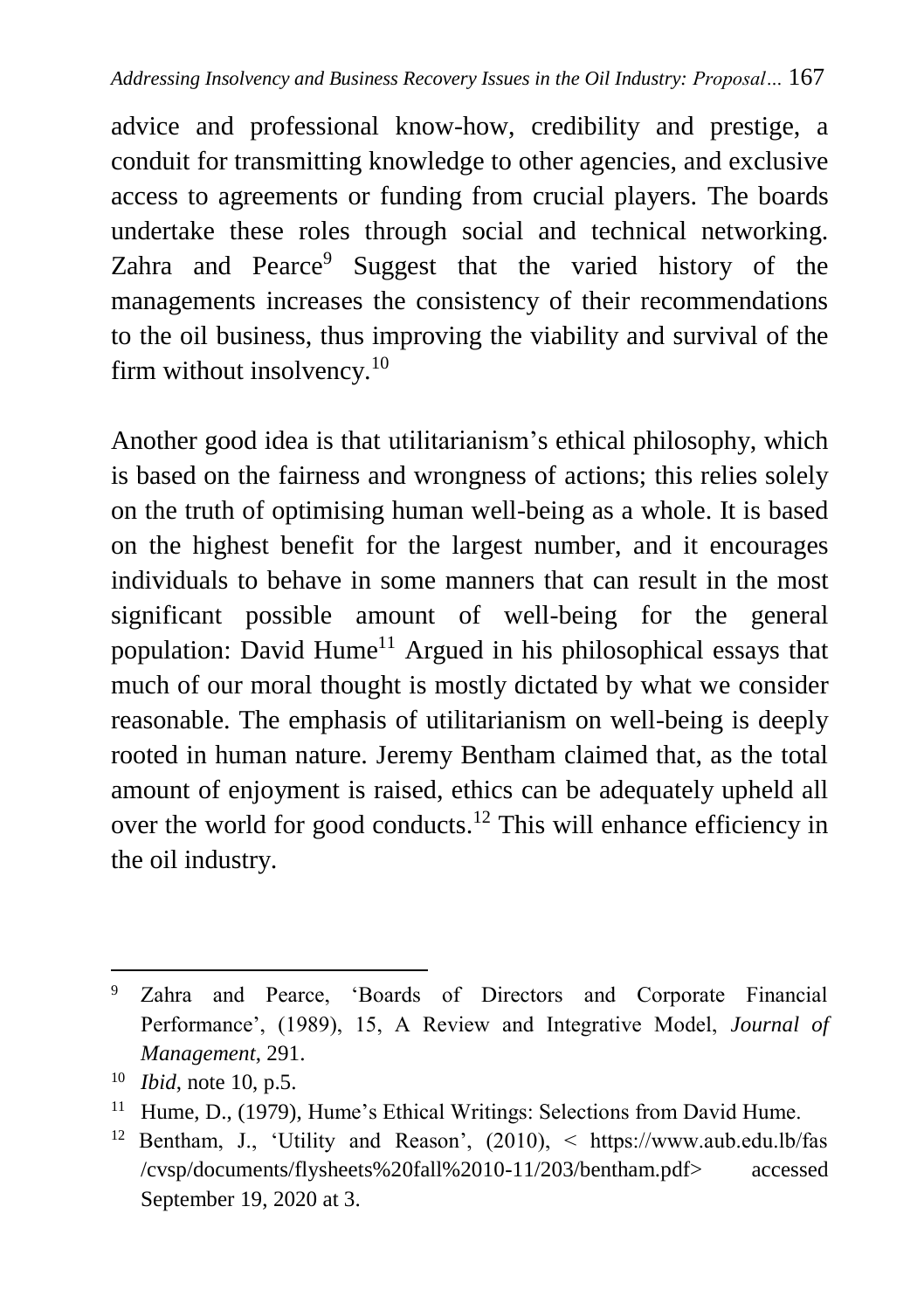#### **5. National Legal Regimes on Insolvency and Business Recovery Practices**

The critical legislative mechanism for personal insolvency, otherwise known as bankruptcy in the country, is the Bankruptcy ActCap.B2LFN, 2004 and the Rules of Procedure laid down in the Bankruptcy Rules B2, LFN, 2004. The Federal High Court Rules augment the law following the terms of the Bankruptcy Act. The Bankruptcy and Insolvency Act 2016 and the Bankruptcy Laws govern insolvency proceedings in Nigeria. The Companies and Allied Matters Act, 2020, Investment and Securities Act, 2007 (No. 29), Investment and Securities Rules, 2013, Banks and Other Financial Institutions Act, Cap.B3, LFN, 2004 (as amended), Sections 16 and 21 of the Nigeria Deposit Insurance Corporations Act Failed Banks (Recovery of Debts and Financial Malpractices in Banks) Act, Cap F2, LFN 2004, Secured Transactions of in Moveable Assets Act, 2017 No.3, A43, and Central Bank of Nigeria Act, Cap. C4, LFN, 2010, among others are the cardinal national legal framework regulating insolvency in Nigeria.

Insolvency and corporate restructuring practice can be practiced by any person but exclude anyone under the age of 21 years, incompetent persons, individuals who have been declared bankrupt by a court of competent jurisdiction and individuals who have been sentenced by the court. Insolvency rule affects businesses that are debtors who are unable to settle their financial obligations while bankruptcy refers to persons and partnership businesses in Nigeria. Moreover, section 108 of the Bankruptcy Act (as amended) by Decree No. 109 of the 1992 Cap.B2LFN 2004 forbids the issuance of an injunction under the Act against any firm or corporation listed in the Companies and Allied Matters Act 2020. The process for winding up insolvent oil firms is governed primarily by the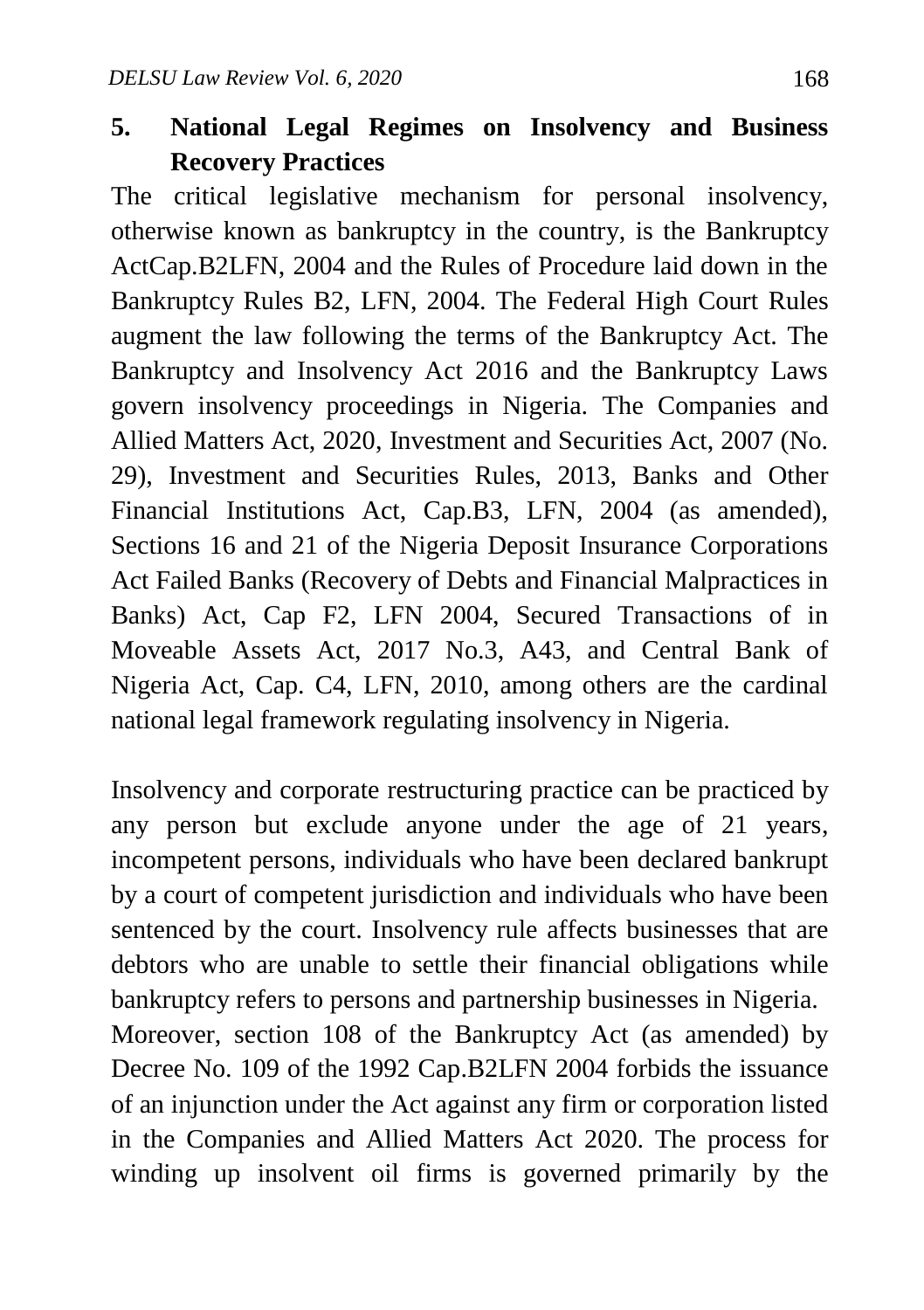winding-up proceedings under the Companies and Allied Matters Act, 2020. Section 7 of the Federal High Court Act, ChapterF12, LFN, 2004 and Section 251(1)(e) of the 1999 Constitution of the Federal Republic of Nigeria (as amended) allowed the Federal High Court to deal with insolvency cases. The place of business of the claimant rather than the place of residence is considered for instituting insolvency proceedings in court against the insolvent oil firm.<sup>13</sup> Restitution of debts by debtors to creditors can be taken before the Federal High Court, based on the jurisdiction where the individuals have executed the arrangements and subject to the circumstances of each case.

On the other hand, winding-up processes commence by lodging a petition in the Federal High Court.<sup>14</sup> Where the claimant carries on business for a more significant part of the six months immediately before the filing of the petition, even though the petitioner no longer remains in that judicial division, but he is entitled to appeal in the Court of Appeal and lastly at the Supreme Court.<sup>15</sup>

A borrower may file a bankruptcy petition against a debtor who owes more than One Million Naira N1,000,000.00 or is bankrupt within (6) six months of filing the petition. Investment and Securities Act, 2007 and Securities and Exchange Commission Regulations, 2013 control mergers, acquisitions and purchases of equity of listed public oil firms in the country.

 $\ddot{\phantom{a}}$ <sup>13</sup> Ibiyemi, J. A., 'Introduction to Insolvency Practice in Nigeria' (1999, Spectrum Books Limited, Ibadan, Nigeria).

<sup>14</sup> Section 578(1) Companies Allied Matters Act 2020

<sup>15</sup> *Ibid*, s. 570(1).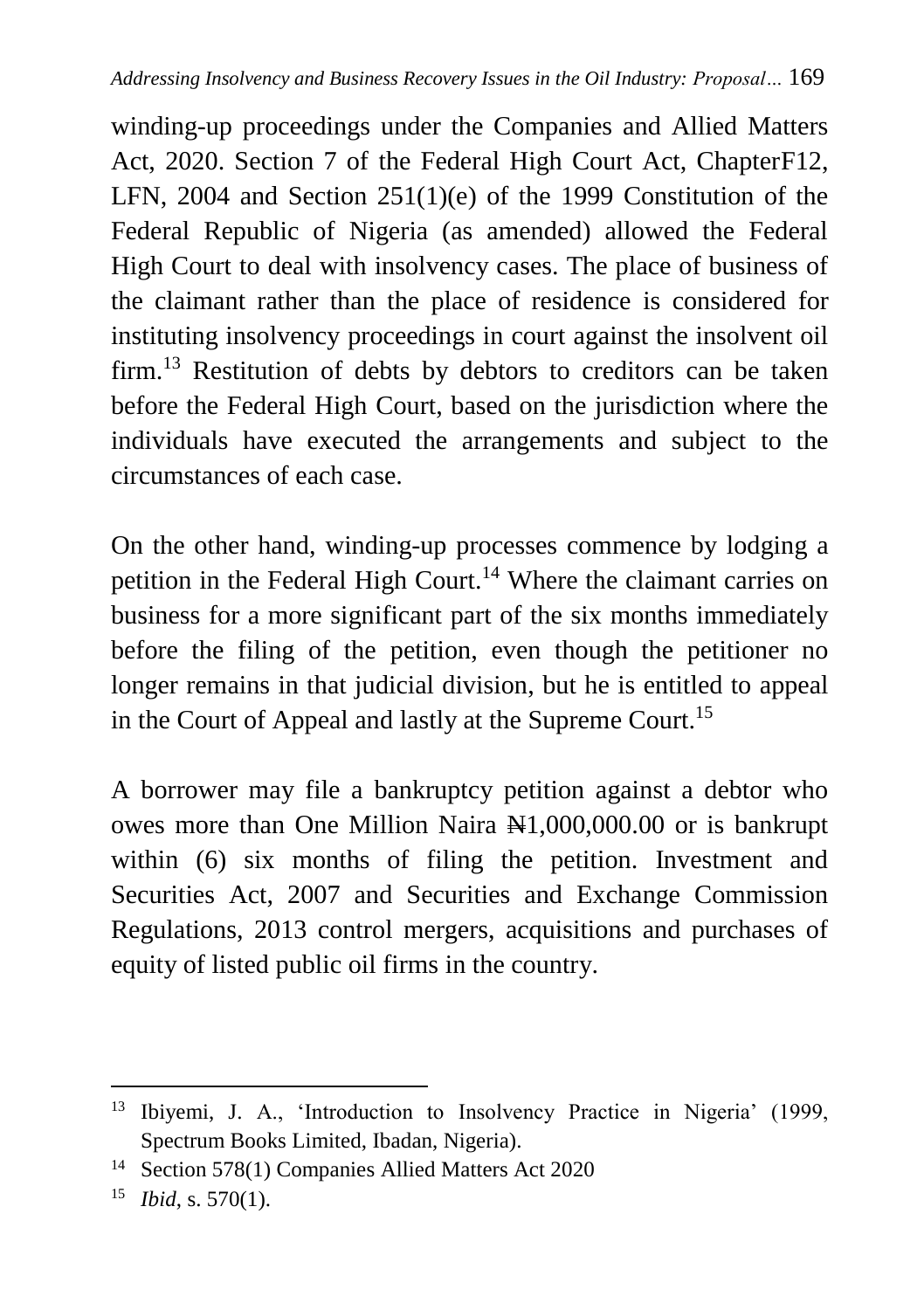$\overline{a}$ 

However, another odd feature about the insolvency profession is that corporate bodies are not permitted to join the practice by statute. A private organisation cannot be a trustee under bankruptcy section 123 of the Bankruptcy Act, Cap. B2,LFN, 2004. Section 627 Companies and Allied Matters Act 2020 provide for a liquidator, but a corporate entity cannot be named a receiver or liquidator under the Act.

Besides, the Banks and Other Financial Institutions Act (BOFIA), Chapter B3, LFN, 2004 governs the consolidation, rearrangement, amalgamations and transfer of financial institution. Section 7 of the Banks and other Financial Institutions Act bans the consolidation, reorganization, acquisition and disposition of any gain or benefit in financial entity devoid of the assent of the Governor of the Central Bank of Nigeria. The Nigeria Deposit Insurance Company Act, Cap N, 102, LFN, 2004 governs the protection of savings liabilities of approved banks and other financial institutions to cover the benefit of investors in the case of inevitable fiscal problems.<sup>16</sup>

The following legal deficiencies are found, among others, in the Nigerian insolvency legal system, there are the absence of a wellorganised process for managing debts of insolvent oil firms, lack of comprehensive and specific insolvency and firm rehabilitation regulations in Nigeria's legal regime to avoid the liquidation of potentially viable oil firms and poorly managed oil firms, owing to insolvency litigations by the congested courts and vulnerability to

<sup>16</sup> Olujobi, O.J., 'Analysis of the Legal Framework Governing Gas Flaring in Nigeria's Upstream Petroleum Sector and the Need for Overhauling' (2020), 9*, Social Science*, 132.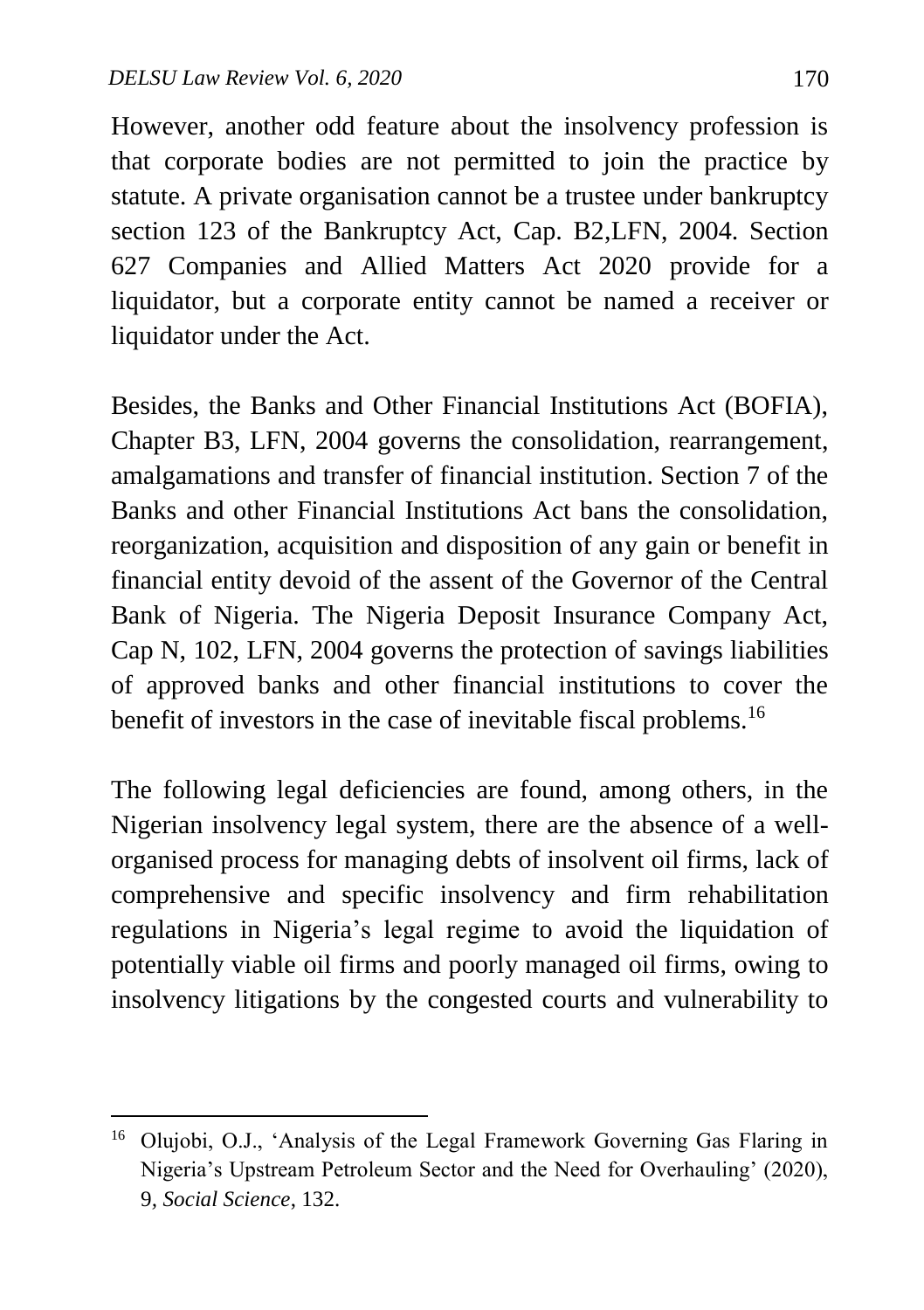bribes, leading to considerable delays and obstruction of justice in the hearing of insolvency proceedings in courts in the country.<sup>17</sup>

# **6. Institutional Frameworks Regulating Insolvency and Business Recovery Practices in Nigeria**

Section 7(1)(c) of the Banks and other Financial Institutions Act, Cap.B3LFN, 2004 stipulates that without the preceding approval of the Governor of the Central Bank of Nigeria, no financial institution shall implement any agreement or arrangement with any other person for the merger or amalgamation of such financial institution.

Nigeria's Central Bank has a function to perform by ensuring that no financial institution in Nigeria concludes any merger or amalgamation agreement with another bank without its approval and failure attracts a fine not less than  $\mathbb{N}1,000,000$  and where there is an ongoing wrongdoing an extra penalty of  $\mathbb{H}10,000$  for every day the breach persists. The Banks and Other Financial Institutions Act, Section 7(2), Cap. B LFN, 2004. The statutory roles of the Central Bank of Nigeria and the Nigeria Deposit Insurance Corporation complement each other; their roles in the handling of failed or insolvent financial institutions. The Assets Management Corporation of Nigeria (Amendment) Act, 2015 is to resolve banks' non-performing loan and assets effectively.<sup>18</sup>

1

<sup>&</sup>lt;sup>17</sup> Leonard, B., the International Insolvency Institute, Restructuring and Insolvency 2017, <https://www.freshfields.com/globalassets/servicespage/restructuring-and-insolvency/publication-pdfs/getting-the-deal-throughrandi-2017.pdf> (accessed September 3, 2020).

<sup>18</sup> Soludo, C.C., 'Consolidating the Nigerian Banking Industry to Meet the Development Challenges of the 21st Century, Being an Address Delivered to the Special Meeting of the Bankers' Committee, held on July 6, 2004, at the CBN Headquarters, Abuja.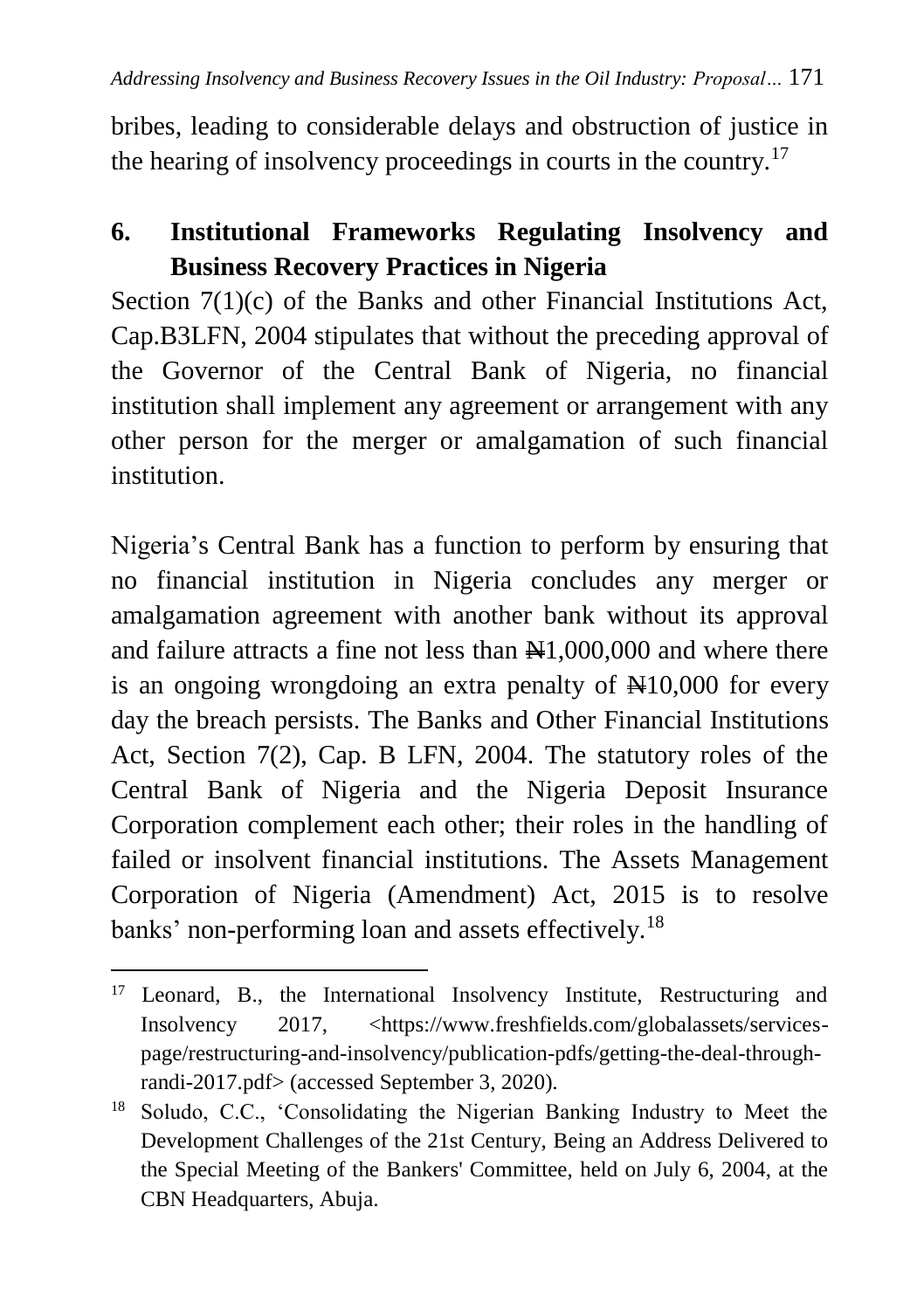The Securities and Exchange Commission (SEC) is authorized to regulate investment and bond**-**related matters in Nigeria. It evaluates and supports the amalgamations and acquirements of oil firms. Its enabling legislation, the Investments and Securities Act, 2007 should be revised to incorporate an insolvent oil firms rescue system to ensure job security and enhance Nigeria's economy.

The Corporate Affairs Commission (CAC) is instituted under section 1(1) of the Companies Allied Matters Act 2020 to manage the Nigerian company registry, to investigate the activities of any oil firm to protect the interests and benefits of investors and the society, to regulate, supervise the establishment, registration, controlling and liquidation of oil firms in Nigeria in order to prevent fraud, irregularities and mismanagement.<sup>19</sup>

Section 119(1) of the Investments and Securities Act, 2007 describes a merger as a combination of the activities or any part of the responsibility or the interest of two or several firms or some of the activities of one or more firms and one or more of the entities of the undertaking.

According to Section 849 of CAMA, a merger may be made in any way, comprising acquisition or lease of the stocks, profit or possessions of the entity concerns, or by merger or other mixture with the other company concerns. The Federal High Court has exclusive powers to wind-up oil firms, as set out in Section 570(1) of the Companies and Allied Matters Act 2020. However, special courts supervised by judges who are experts in insolvency and bankruptcy with staff who are experts in this field of law are

 $\ddot{\phantom{a}}$ 

<sup>19</sup> Asada, M., and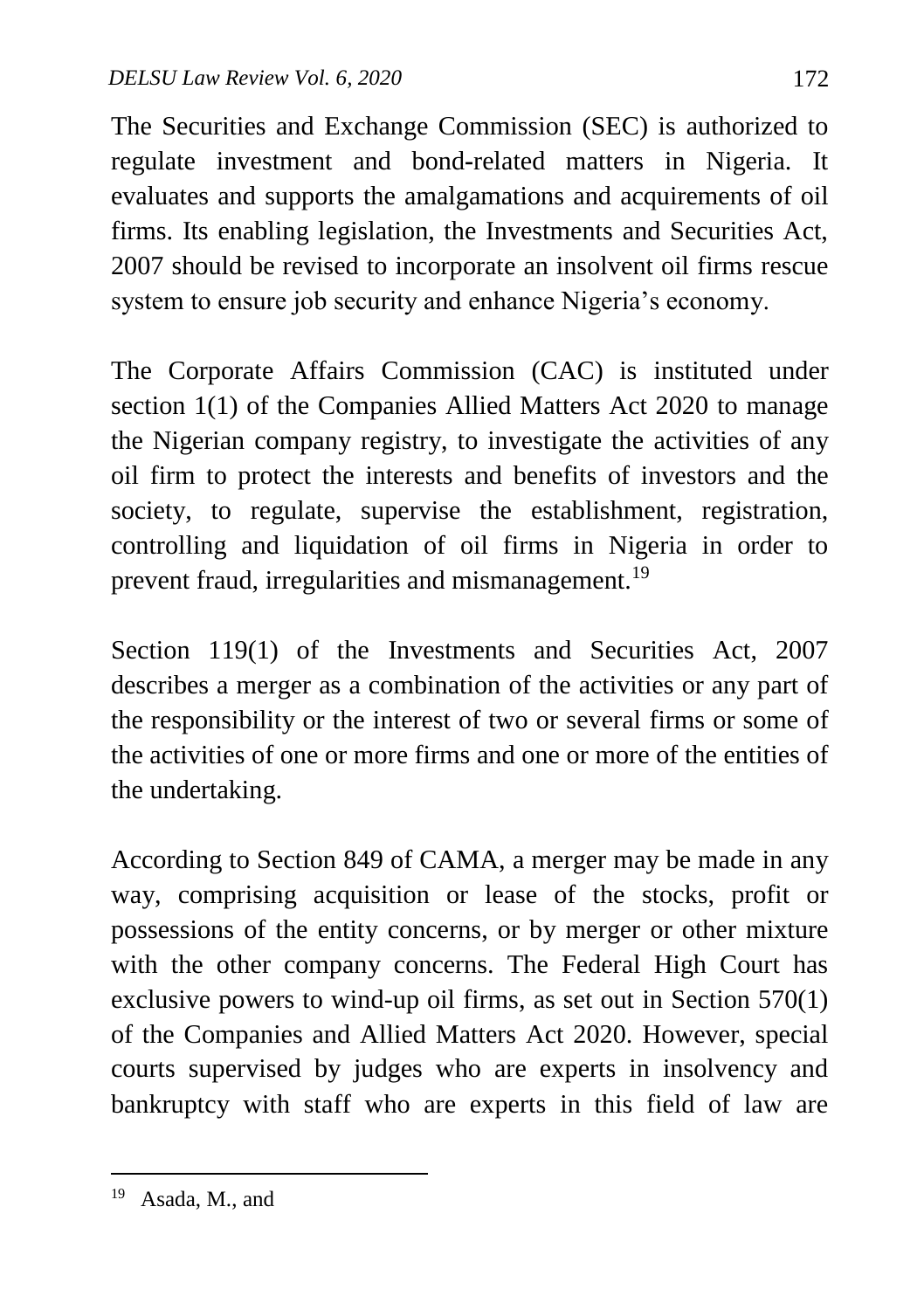*Addressing Insolvency and Business Recovery Issues in the Oil Industry: Proposal…* 173

needed for efficiency in oil firm business rescue and recovery strategies.<sup>20</sup>

Nigeria Deposit Insurance Corporation created under the Nigeria Deposit Insurance Corporation Act, Cap N, 102, LFN, 2004 controls the indemnification of payments liabilities of licensed banks and other financial institutions to protect depositors' interest in the occasion of banks' economic intricacies. Recovery and Insolvency Practitioners' Association of Nigeria, an association of insolvency experts with knowledge of business recovery and insolvency in Nigeria. It will ensure that its members retain such knowledge and perform their insolvency and business recovery work by their professional ethics.<sup>21</sup> The National Assembly should introduce a bill prohibiting the services of uncertified persons as insolvent practitioners to entrench sound governance and professionalism in insolvency practice in Nigeria.<sup>22</sup>

It must have a framework on the minimum prerequisites for practising as an insolvency expert with an up-to-date register of its members with continuing vocational training, the development of its members with the Code of Conduct and the discipline of its erring members, and there is a need for licensing of insolvent and business recovery practitioners in Nigeria.<sup>23</sup>

 $\ddot{\phantom{a}}$ 

<sup>20</sup> Olujobi, O. J., and Olusola**-**Olujobi, T., Insolvency Law and Business Recovery Practices in Nigeria's Upstream Petroleum Sector: The Need for a Paradigm Shift, (2019), 10(1), *International Journal of Mechanical Engineering and Technology* 1609-1628.

<sup>21</sup> Sections 704, 705(1)(2),706 CAMA 2020.

<sup>22</sup> *Ibid*,

<sup>23</sup> Khan, S., Olivia, T., and Bidin, A., 'Recent Developments of Insolvency and Restructuring in Malaysia', (2014), 8(1), *Australian Journal of Basic and Applied Sciences*, 508-512.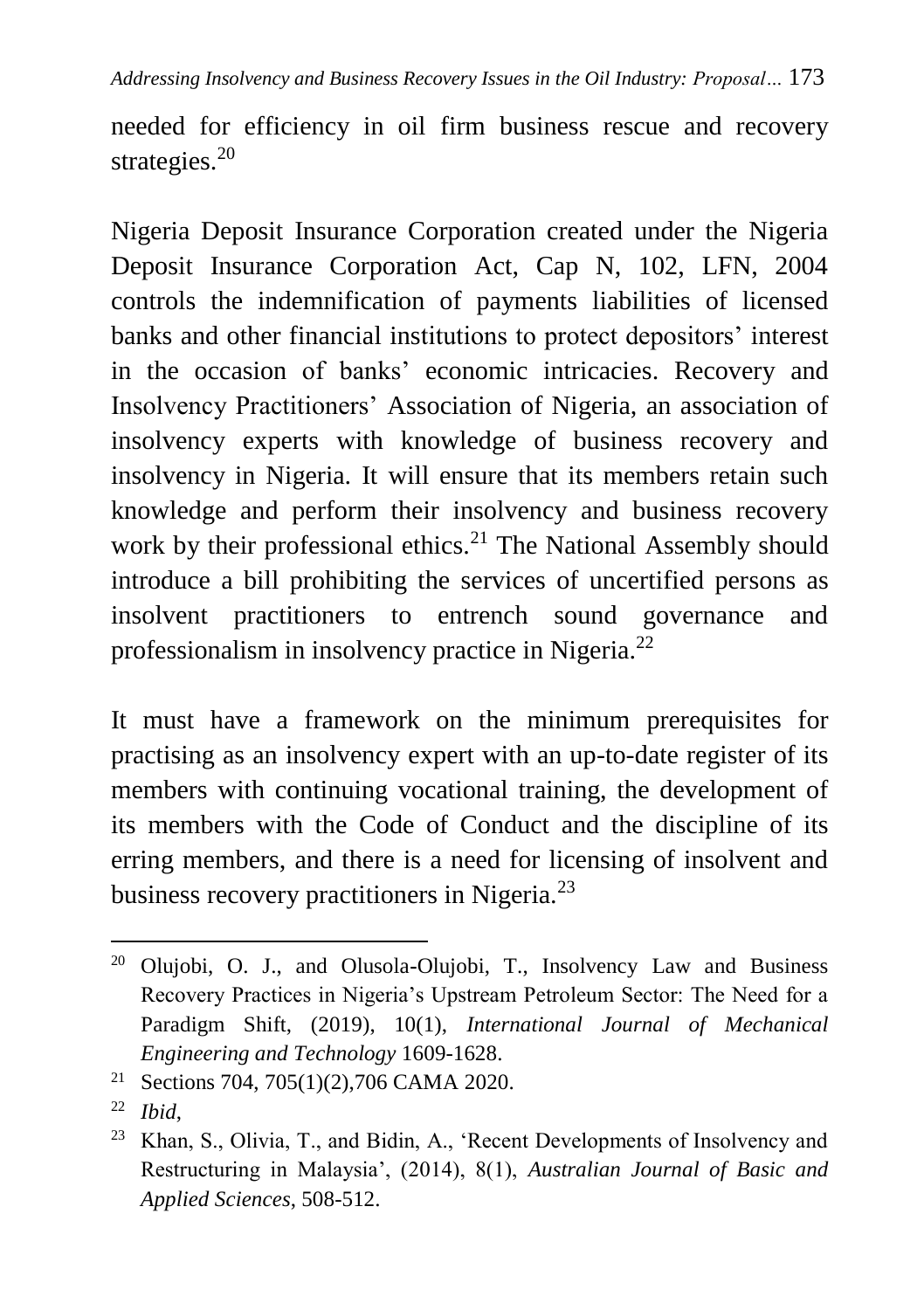$\overline{a}$ 

There is also the need for institutional reforms and cooperation with the statutory bodies that regulate insolvency practitioners in Nigeria with the supervisory bodies in the petroleum sector to reduce winding**-**up of oil firms on account of insolvencies. The Ministry of Petroleum and Energy Resources, supervised by the Ministry of Petroleum, is legally authorised to develop rules governing the oil sector through the Department of Petroleum Resources (DPR) to endorse rules for crude oil exploration and refining in the country. The Ministry needs to do more to prevent the continuing failure of oil firms in the country as a result of insolvency and poor corporate governance.<sup>24</sup>

**7. Comparison of Municipal Legal Regime of Nigeria, Malaysia, India, South Africa, the United Kingdom and the United States on Insolvency and Business Recovery Laws**

Several trends in business rescue and acceptable practices have emerged over the years, and many countries have revised and implemented their laws by these trends in order to have an adequate legal framework that incorporates good international practice on creditor rights and insolvency, as laid down by the World Bank and the United Nations Commission on International Trade Law (UNICITRAL).<sup>25</sup>

<sup>&</sup>lt;sup>24</sup> Olujobi, O. J. Legal Framework for Combating Corruption in Nigeria – the Upstream Petroleum Sector in Perspective,(2017), 3(25), Journal of Advanced Research in Law and Economics, 956–997.

<sup>25</sup> Olujobi, O. J., and Olujobi, O. M., Comparative Appraisal of Anti-Corruption Laws: Lessons Nigeria Can Learn from Norway, United Kingdom and United States' Anti**-**Corruption Strategies, (2020), 11(7), *International Journal of Management,* 338-347.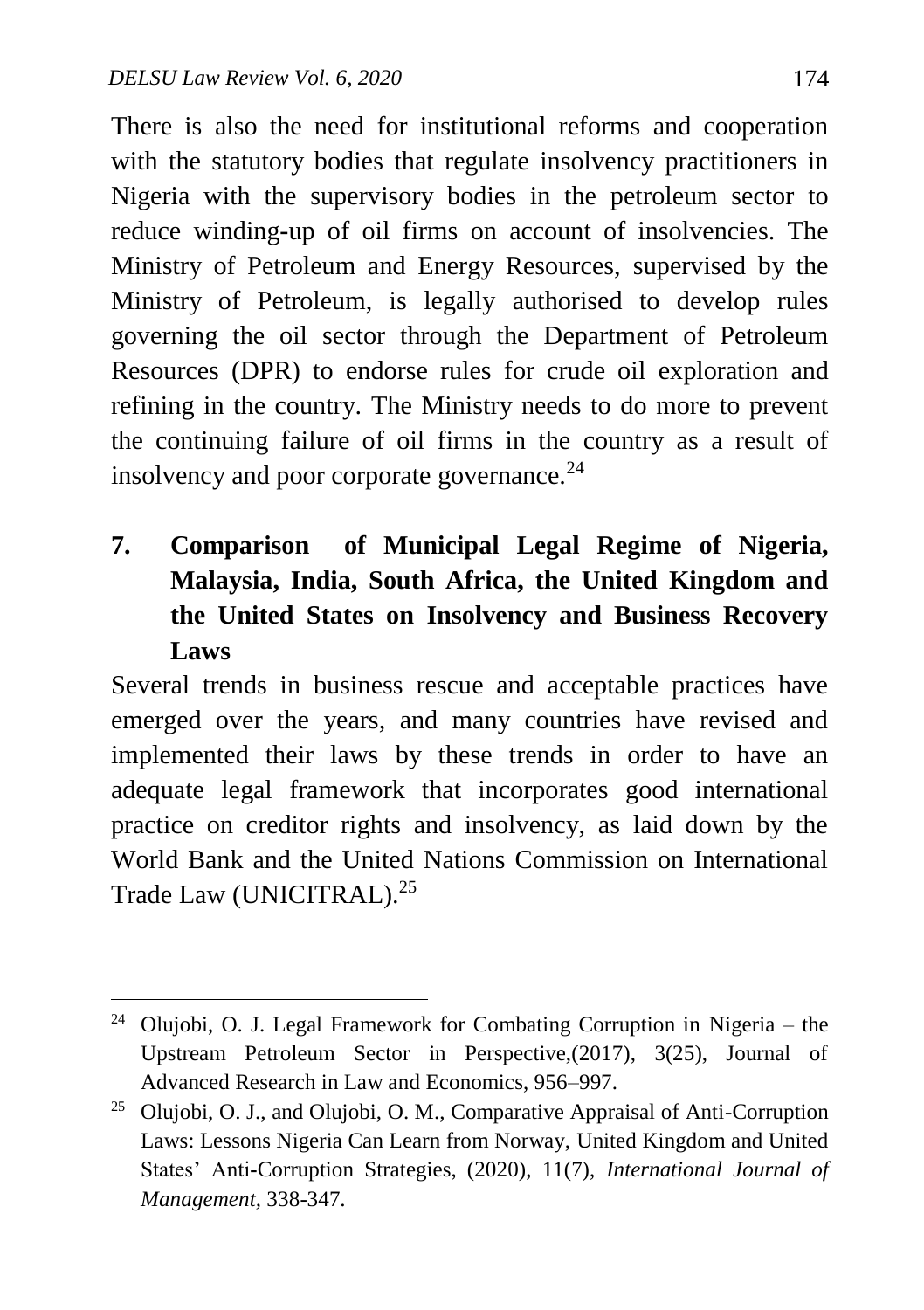In England and Wales Insolvency Act, 1986 (as amended) governs insolvency while the Directors Disqualification Act, 1986 governs directors of insolvent companies. The insolvency law of England and Wales does not define insolvency, but Nigeria, Bankruptcy and Insolvency (Repeal and Re-enactment) Act 2016 section 408(d) of defines insolvency as an inability to pay a debt that arises where the creditor, by assignment or otherwise, is liable to a sum of more than  $\frac{N}{2000}$  to the firm when the registered office is applying for payment of the outstanding amount if, after the expiration of three weeks, the firm refused to pay the outstanding amount to the reasonable satisfaction of the creditor. However, in other selected case study countries, the Act only defines the inability to pay as a failure to pay a claim due to a creditor exceeding the amount of £750 within three weeks after the written notice of request has been given.<sup>26</sup>

England and Wales have no superior insolvency court, but their High Court has the power to close any firm registered in England and Wales. However, in the United States insolvency cases are dealt with by bankruptcy courts, a division of the Federal District Courts with limited jurisdiction. In contrast, in Nigeria, no higher court has been designated as insolvency court and is being held solely by the Federal High Court, as provided for in section 251(1)(e) of the 1999 Constitution of the Federal Republic of Nigeria (as amended).

In Malaysia, Section 176 of the Companies Act, 1965 established specialised courts to handle insolvency proceedings with provisions

<sup>26</sup> Opara, L.C, Okere, L.I., Chinwendu O. Opara, 'the Legal Regime of Bankruptcy and Winding-Up Proceedings as a Tool for Debt Recovery in Nigeria: An Appraisal,' (2014) 10 (5), *Canadian Social Science*, 61-69.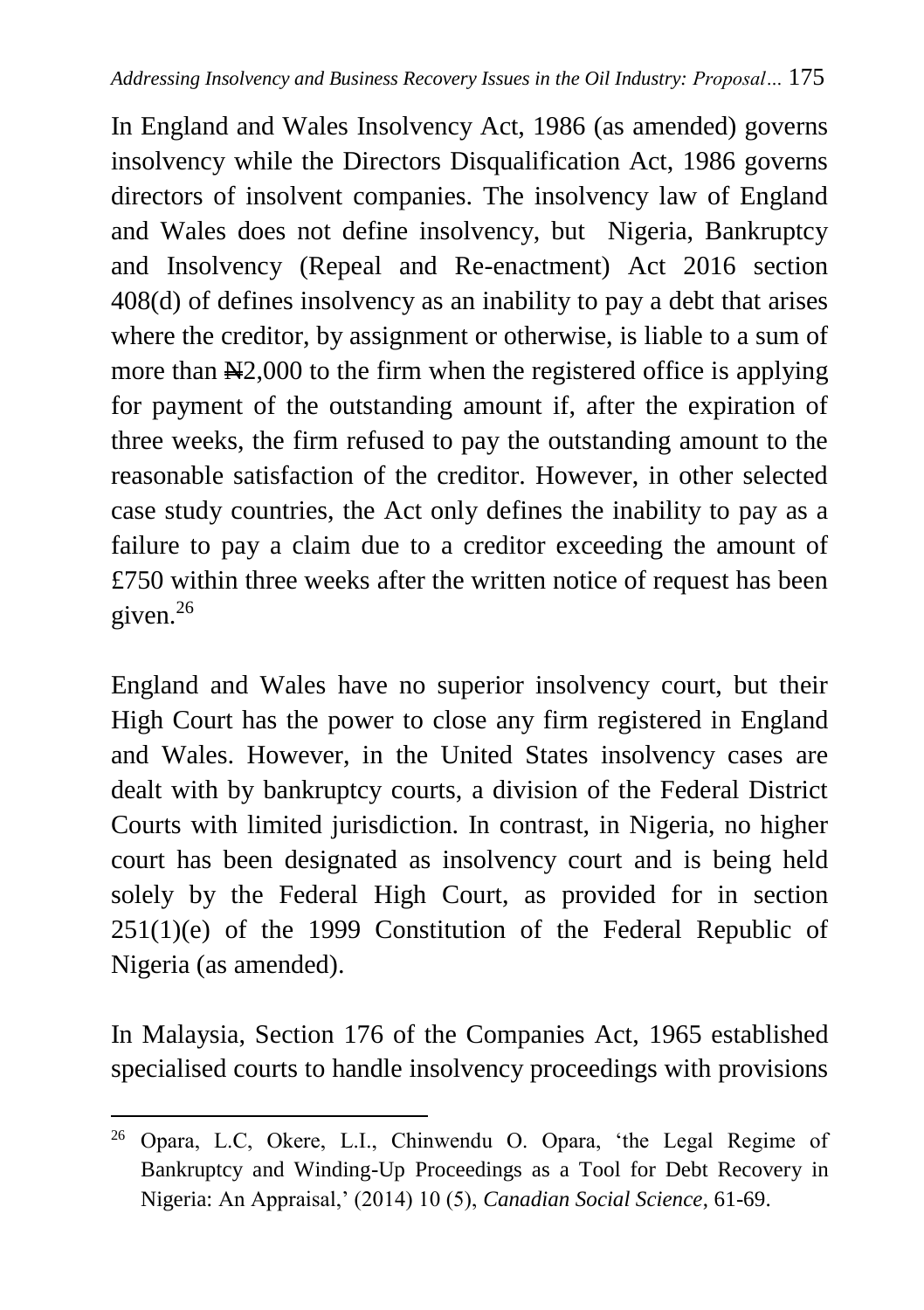$\overline{a}$ 

for ou**t-**of**-**court workouts, allowing creditors to participate in decision-making, applying strict rules to insolvency practitioners to prevent fraud and unethical insolvency practices. Malaysia has also been practising some of these acceptable business rescue procedures, and this has proved to be an effective way to resolve insolvency cases faster and efficiently.<sup>27</sup>

The Dodd-Frank Wall Street Reform and Consumer Protection Act, 2010 and the Insolvent Partnerships Order, 1994 (as amended) regulate the insolvency of partnerships in the United States, the Bankruptcy Abuse Prevention and Consumer Protection Act (2005) transformed individual bankruptcy procedure in the United States. Chapter 13 bankruptcy law necessitates debtors to streamline their debts and to initiate three or five years repayment plan; it allows the debtor utilise future revenues to settle creditors wholly or partly.<sup>28</sup>

In India, the Insolvency and Bankruptcy Code, 2016 regulates oil firms, partnerships and individuals. It aid firms to make restructuring plans to pay up their debts and as well remain in business by protecting the interests of the parties through the modification of the orderliness of payment of the debt and government charges. Insolvency Resolution Process empowers creditors to evaluate the insolvent oil firm business viability whether to rescue it or to liquidate it via a request to the National

<sup>27</sup> Douglas **-**Abubakar, J., 'International Comparative Legal Guides to Corporate Recovery and Insolvency in Nigeria (2018), available at <https://iclg.com/practice-areas/corporate-recovery-and-insolvency-laws-and regulations/nigeria> (accessed September 3, 2020).

<sup>28</sup> Kagan J., Bankruptcy Abuse Prevention and Consumer Protection Act (BAPCPA), <https://www.investopedia.com/terms/b/bapcpa.asp.> accessed September 18, 2020.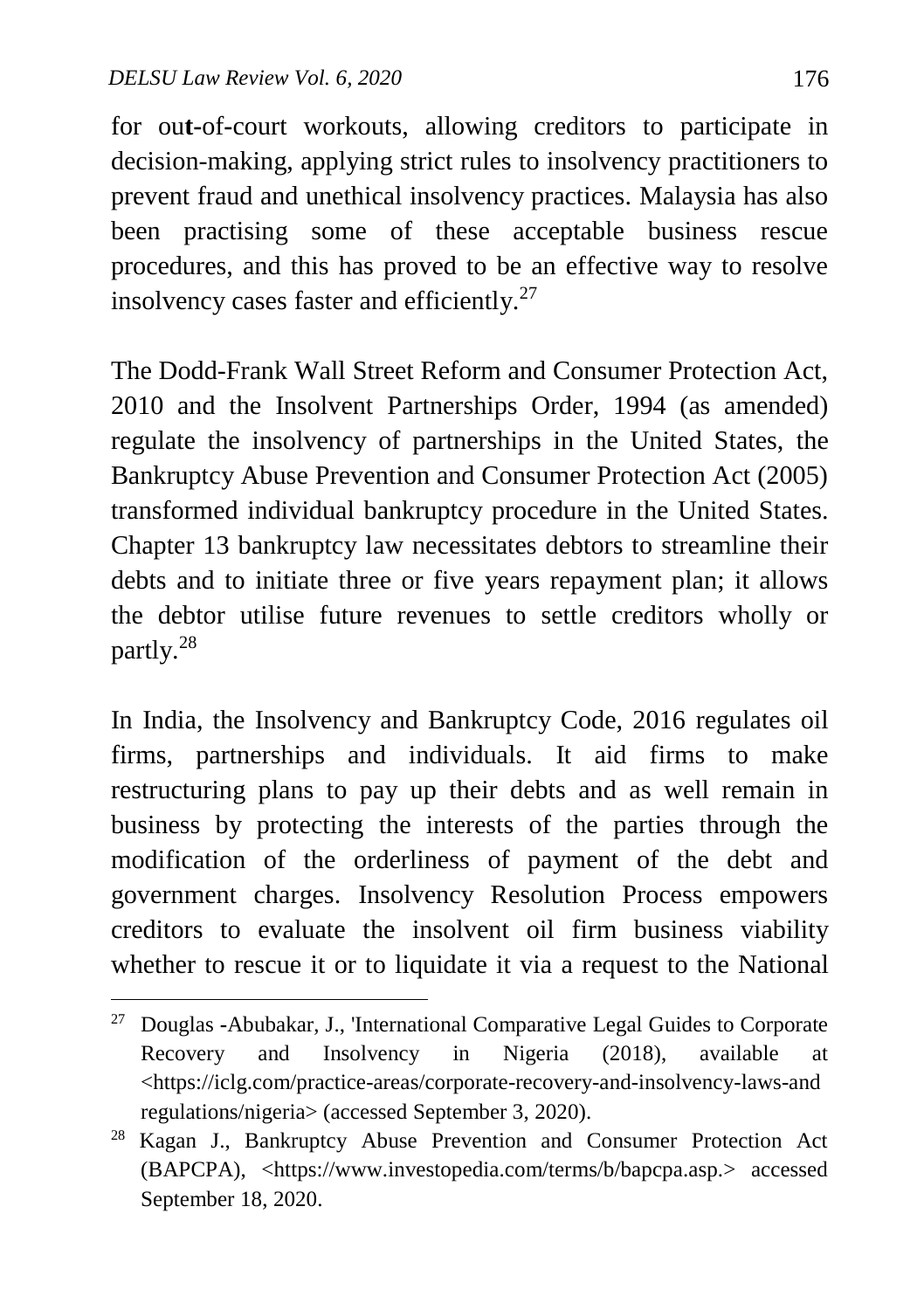Company Law Tribunal. An insolvency professional may be appointed after the approval of the board. The Code makes provisions for speedy insolvency resolution procedure. The Code is very comprehensible and supportive of the insolvent oil firm and creditors. Also, the Sick Industrial Companies (Special Provisions) Act, 1985, and Securitization and Reconstruction of Financial Assets and Enforcement of Security Interest Act, 2002.<sup>29</sup>

Insolvency in Malaysia is regulated by the Companies Act, 1965 and the Company Winding-Up Rules. In India, the Parliament adopted a second amendment to restructure the 1956 Insolvency Act, leading to a new corporate-business regime that was rescued driven in December 2002. In Nigeria, even though bankruptcies and winding-ups are very similar; the provisions dealing with them are contained in separate legislation, unlike some of the selected case study countries.<sup>30</sup>

Similarly, the South Africa Companies Act 2008 restructured its arrangement and compromised the provisions of the law eliminate one phase of insolvency proceedings which required a court application before a meeting. Also, in 2016, the United Kingdom's

 $\overline{a}$ <sup>29</sup> Aprita, S., Emirzon, J., and Syaifuddin, M., 'Restructural Justice-Based Legal Protection for Bankrupt Debtors in Settling Bankruptcy Disputes' (2019), 10(5), International Journal of Civil Engineering and Technology, 885-897.

<sup>&</sup>lt;sup>30</sup> Idigbe, A., 'Using Existing Insolvency Framework to Drive Business Recovery in Nigeria: The Role of The Judges', (2011) Being Paper Presented at 2011 Federal High Court Judges Conference held at Sankuru Hotel Sokoto on October 11, 2011, t<http://www.punuka.com/uploads/role\_of\_judges\_in\_ driving a business recue approach in existing insolvency framework.pdf > (accessed September 3, 2020),1-21.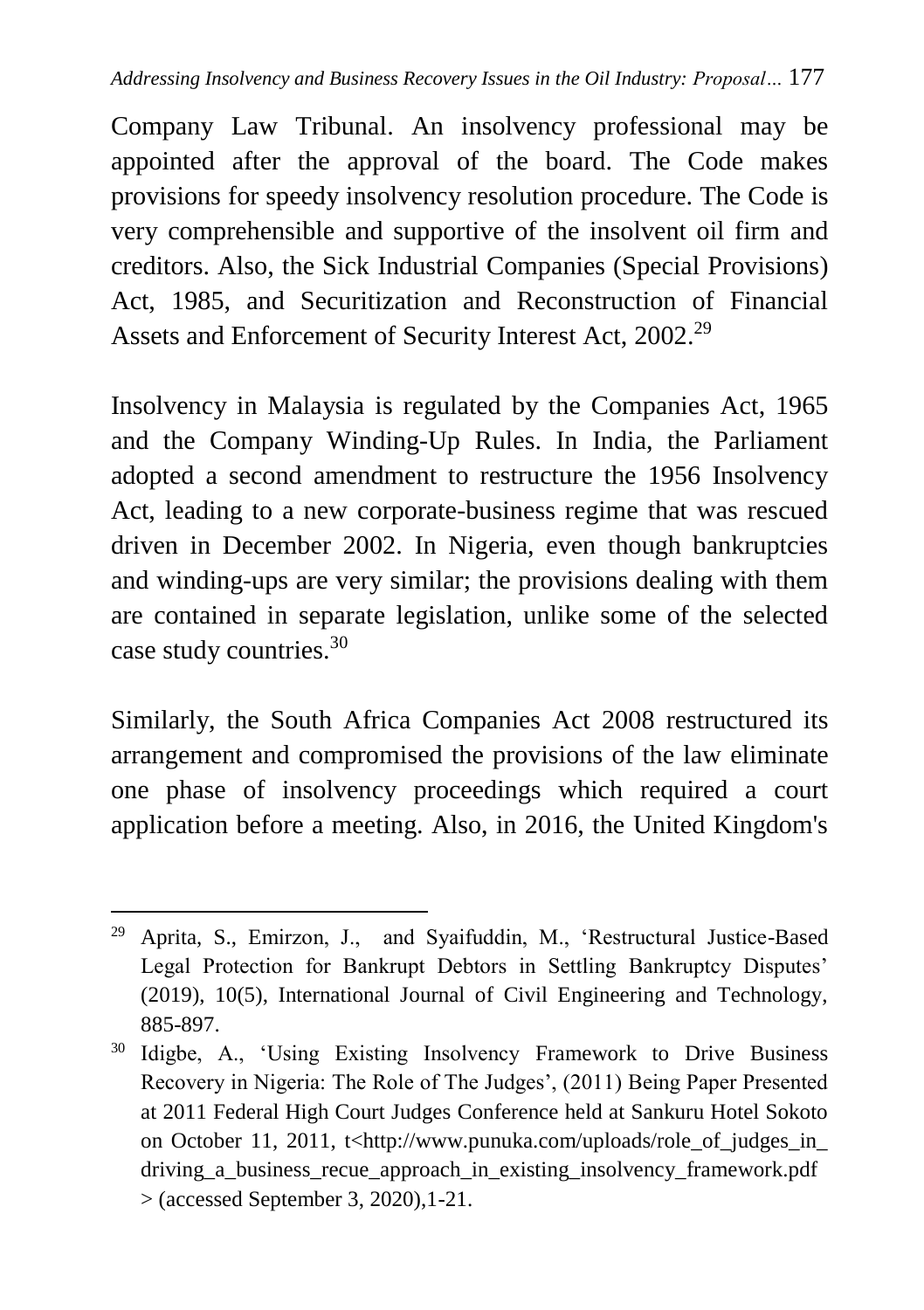1

Government reforms its insolvency laws to incorporate restructuring and rearrangement.<sup>31</sup>

In other relatively advanced climes where the insolvency laws have been judiciously restructured, for instance the United Kingdom and the United States, the operations of the insolvent oil firm may persist under an acknowledged protection procedure. A preference recovery options are being formulated between the parties. The protection plan may offer, duration, for the debtor firms to have their properties under the management of the court with a turnaround strategy for the undertaking or to set up a turnaround plan for the undertakings.

Professional insolvency practitioners to manage a failed oil firm positively and to prevent an preventable liquidation where there are strong potentials that the oil firm remains sustainable and indebtedness could be due to improper governance, mismanagement, God's Act, *force majeure* and sudden adverse regulatory changes, among others, but these are not yet in place in Nigeria.<sup>32</sup>

In Nigeria, under section 634, 635 of the Companies Allied Matters Act 2020, creditors may request the court to remove the veil of incorporation of the firm in order to make its directors personally liable if they are guilty of any crime or civil wrongdoing committed

<sup>31</sup> Olujobi, O.J., & Olusola Olujobi, T., (2020), Comparative appraisals of legal and institutional framework Governing Gas Flaring in Nigeria's Upstream Petroleum Sector: How Satisfactory?, Environmental Quality Management, 1-14.

<sup>32</sup> Idigbe, A.I., 'Recall Insolvency & Restructuring in Nigeria, (2017), <https://www.proshareng.com/news/debtors%20&%20recovery/recall: insolvency-&-restructuring-in-nigeria/34616> accessed September 3, 2020.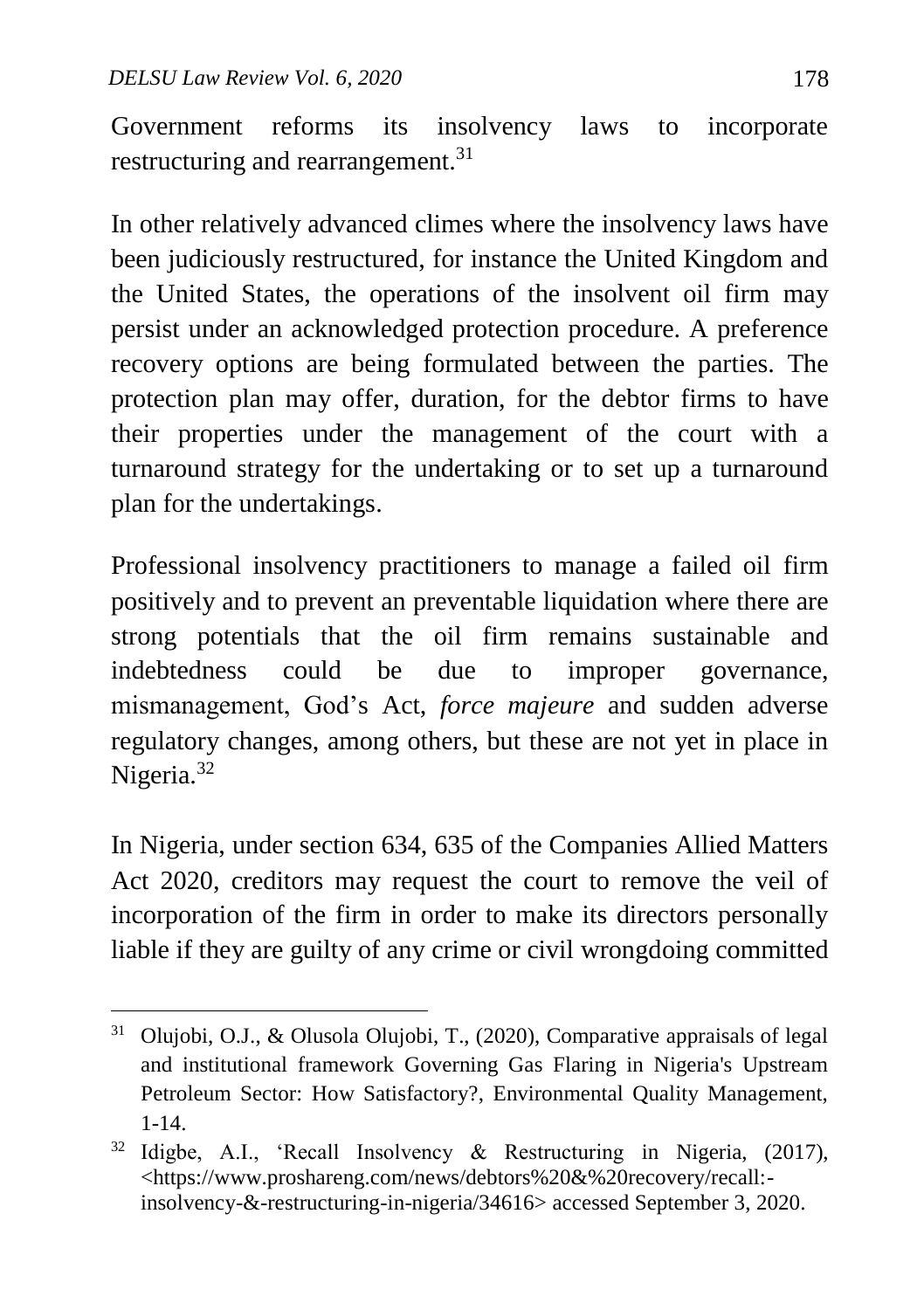by an oil firm that they have been aware of. The firm will lose its privilege of legal persons, specifically where the directors who have signed the contract are personally liable. Sections 206, 211, 213 and 214 of the Insolvency Act of England and Wales have a provision similar to that which allows a liquidator or an administrator to sue the directors for unlawful trading knowing full well that the firm lacks the prospect of insolvency trading.

# **8. Global Experiences in Insolvency and Business Recovery Procedures**

As the international fiscal upstream oil industry progresses, the core of contemporary indebtedness recovery practices and regulations has modified from the retribution of bankrupt oil firms via obligatory winding up to a new productive substitute, the reorganisation and rearrangement of such firms and their processes, to rehabilitate them to guarantee fiscal firmness and economic suitability. In Nigeria, though, the conventional method is maintained where the winding-up of the oil firm's venture and winding-up remains the sole mechanism for dealing with cases of oil firm insolvency.

One of the current developments is that lawyers are now receiving more insolvency assignments than accountants. Banks, upstream oil firms and Assets Management Companies of Nigeria (AMCON) are now giving the highest level of insolvency assignments to Senior Advocates of Nigeria (SANs), and the SANs would then hire the accountant as Financial Advisor to do so, with accountants now playing second place behind lawyers in insolvency and business recovery practices in the country. The Institute of Chartered Accountants of Nigeria (ICAN), being a specialized institution regulating the profession, must come to the rescue of accountants in this area.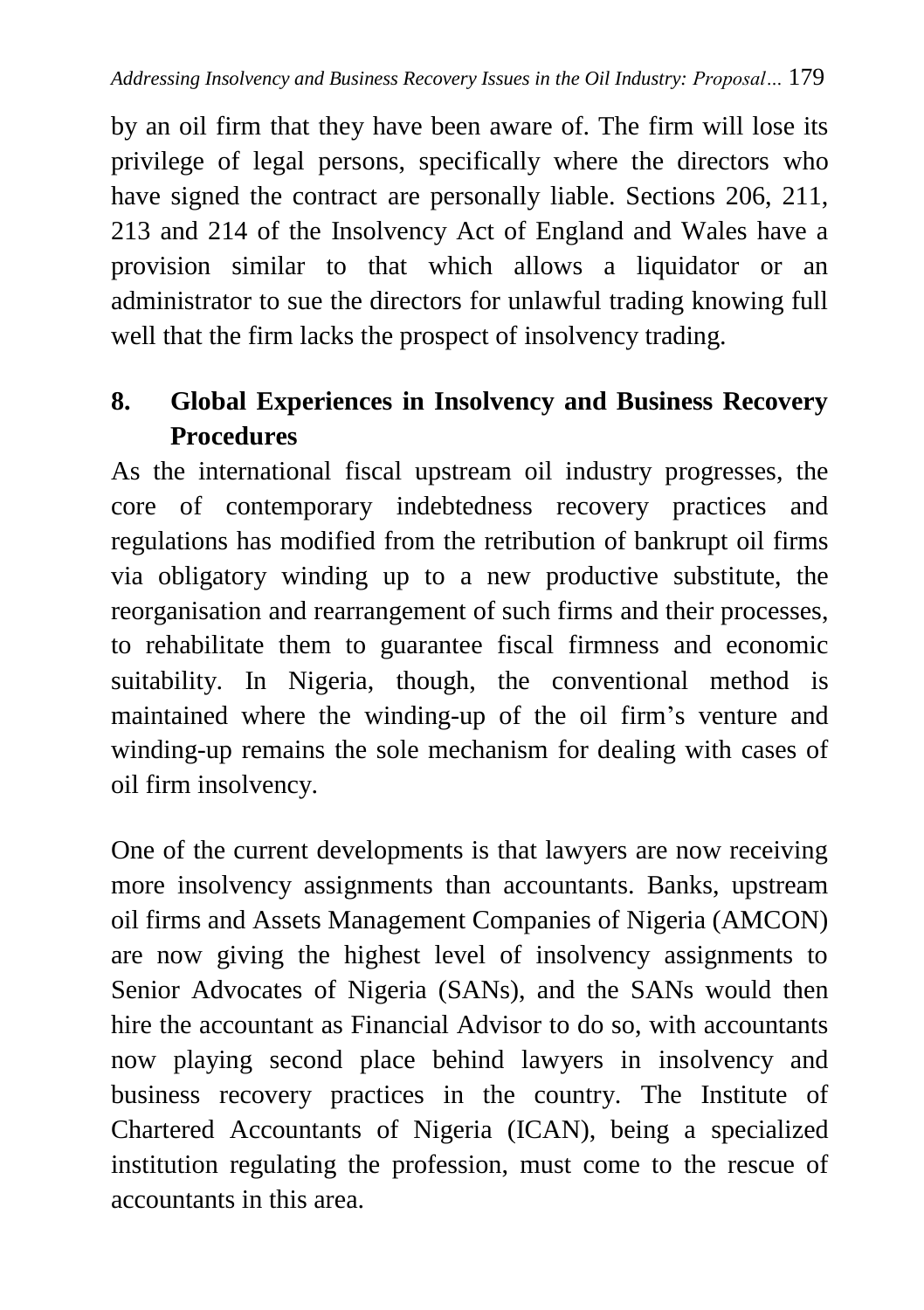Also, creditors, especially banks now prefer the full realisation of charged assets rather than turnaround management. Since some lawyers are not trained as a business manager or to manage a business, their approach to insolvency assignments is to take over charged assets and carry them out without any consideration for turnaround options or a business rescued strategy.  $33$ 

The consequence of this is that jobs are lost in the event of a complete realisation of the assets charged while jobs are retained in the case of a turnaround management option. This is a far-reaching impact on the economy of the nation. This is the fundamental difference in insolvency practice in the relatively advanced economies and Nigeria.

In advanced economies, insolvency practice aims to reduce job losses while at the same time protecting creditors. Closing insolvent oil firms that can be successfully reverted has led to several job losses. A case in point is Afroil Plc's case. Some lawyers do not like turnaround management, but this is the area of competence of some Accountants.

Another current development is that the Corporate Affairs Commission (CAC) requires a copy of the Deed of Debenture to be submitted to the Receiver or Manager before his appointment is registered. This has not been the case until recently. In the past, the Corporate Affairs Commission (CAC) relied on the Deed of Debenture, which had previously been registered in the file of the insolvent oil firm.

<sup>33</sup> *Ibid*, p.8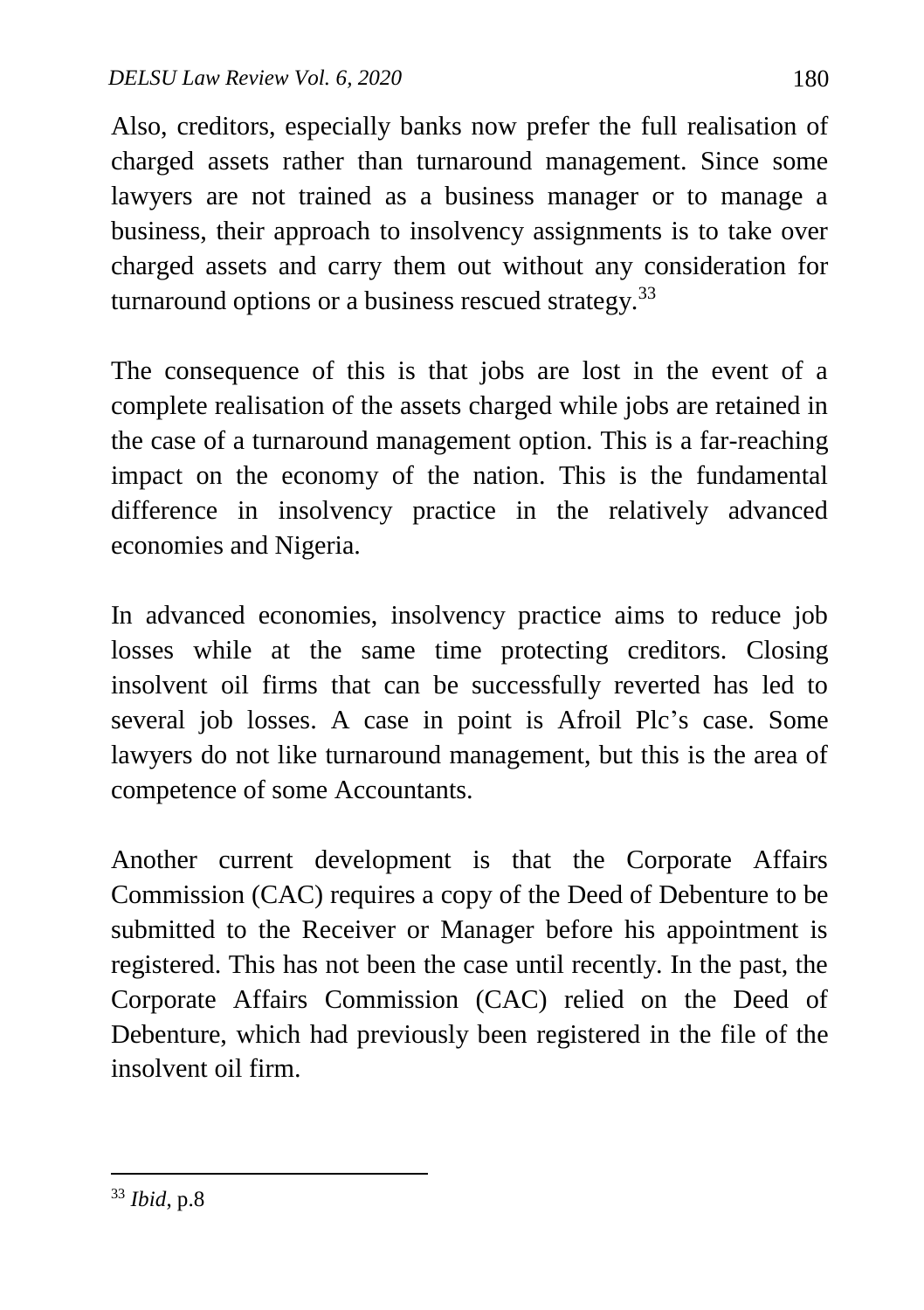Also, the Assets Management Companies of Nigeria (AMCON) Act tolerates the exercise of many arbitrary powers which are at variance with the benefits of the investors and which can be utilized strictly against insolvent oil firms with minimum scrutiny. Some eminent legal scholars have proposed that specialised revenue courts should be establish with only authority as the court of the first contact for the settlement of disputes in the upstream oil and financial sectors in order to curb the arbitrary nature of the current legal regime for dealing with insolvent oil firms in Nigeria. Conversely, contemporary insolvency regulations favoured substitution of balance due resolution procedures which would have saved insolvent firms rather than liquidated them. Generally, Nigeria's insolvency law appears to be deficient in terms of a company improvement and reformation strategies. The contemporary insolvency legal framework under the Companies Allied Matters Act (CAMA) 2020 provides for different classes of company insolvency procedures; non**-**collective proceedings (receipt) and collective proceedings (compensation, mergers and acquisitions).<sup>34</sup>

Another development in insolvency practice is the use of the summary judgment procedure laid down in Order 11 of the Lagos High Court Rules of Civil Procedure 2012; this is another recovery mechanism used in Nigeria for the speedy recovery of debt. This procedure is only applicable in Lagos State. Summary judgment is a judgment which, summarily, is in favour of the applicant without going through a full trial, in particular where the Defendant has no defence. In some instances, there may be no pleadings, but only an affidavit from the complainant and, if necessary, an affidavit from

<sup>34</sup> Olisa Agbakoba & Associates, 'Bankruptcy Proceedings as a Tool for Debt Recovery, CL.E.S 1 (1) 3.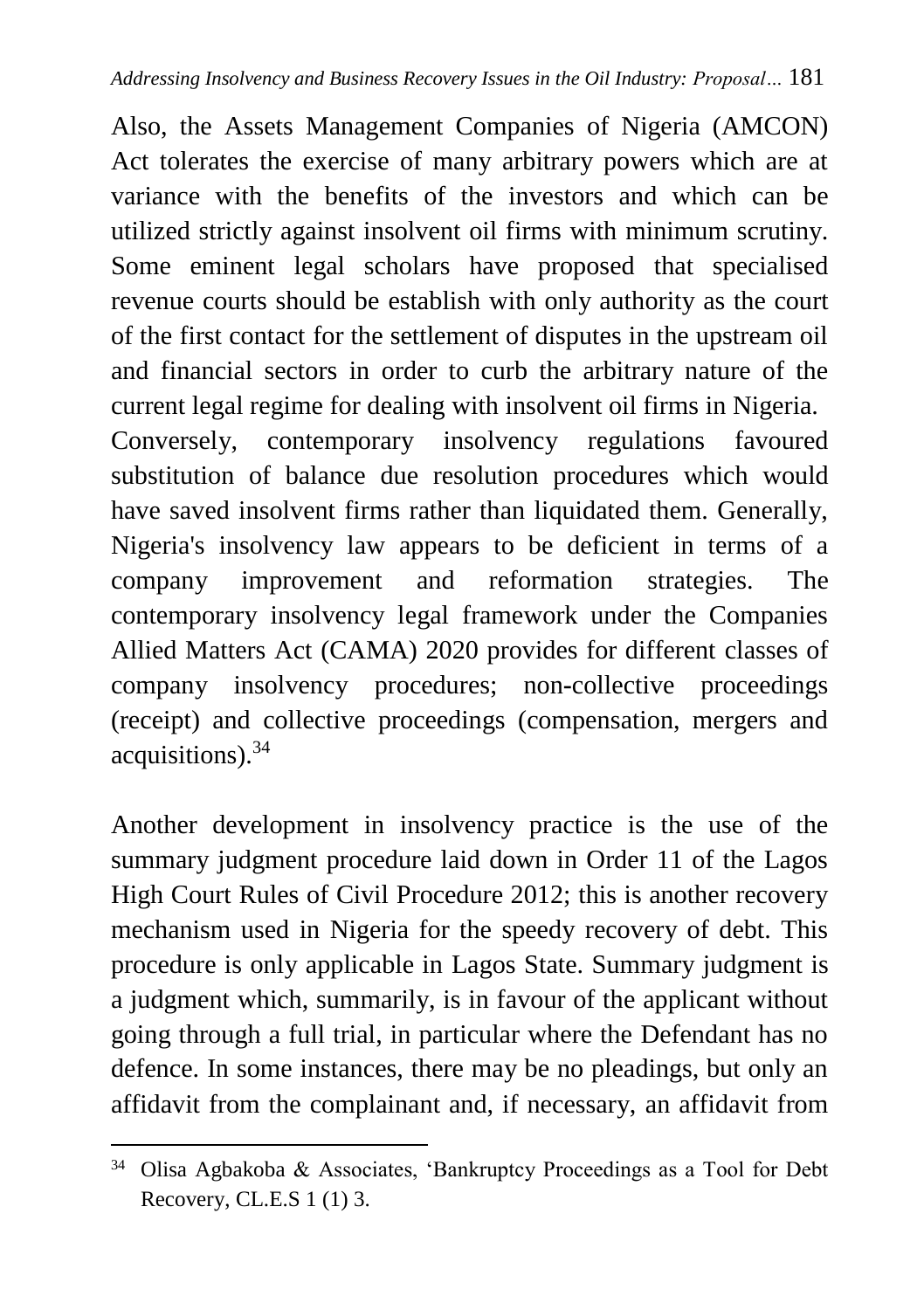the plaintiff. The Defender's counter affidavit. The proceedings shall be used where the applicant believes that the facts of the case are straight forward and uncontested by the Defendant. It saves time and costs for lengthy trials, *Mcgregor Associates v. NNBN<sup>35</sup>* However, a defendant who intends to defend the claim must do so within 42 days by filing within the limited time his defence Order 15 Rule 1(2), Lagos State Civil Procedure Rules, 2012. The prosecution must prove whether the Defendant denies the entire or part of the allegation and not just a general denial. In CotiaCommercio E. Importacao SA v. Sanusi Brothers (Nig.)Ltd<sup>36</sup>. the Supreme Court held that the mere general denial of a claim, a case of difficulty or inability to pay in the counter affidavit, or the filing of a frivolous defence, was not sufficient for the defence to be granted leave to the Defendant. Where a prima facie argument has been made by the Defendant, leave to appeal can be given. Command 11 Rule 5(1) Lagos State Civil Procedures. The 2012 case will then be included in the General Court File to be tried.<sup>37</sup>

There is also a dispute resolution option for debt recovery; this is an informal dispute resolution mechanism where the individuals congregate with an expert who assists them to settle their disagreement in a way that is consensual and cheaper, not timeconsuming compare to insolvency litigations. Other forms of alternative dispute resolution mechanisms include mediation, arbitration, and negotiation, among others.

The Alternative Dispute Resolution (ADR) is usually quicker. It is centred on direct participation by the parties to the case, rather than the involvement of lawyers, judges and the judiciary. In the

<sup>35</sup> (1996) 2 SCNJ 72.

<sup>36</sup> (2000) 6 SCNJ 453

<sup>37</sup> Lagos State Civil Procedures Rules, 2012.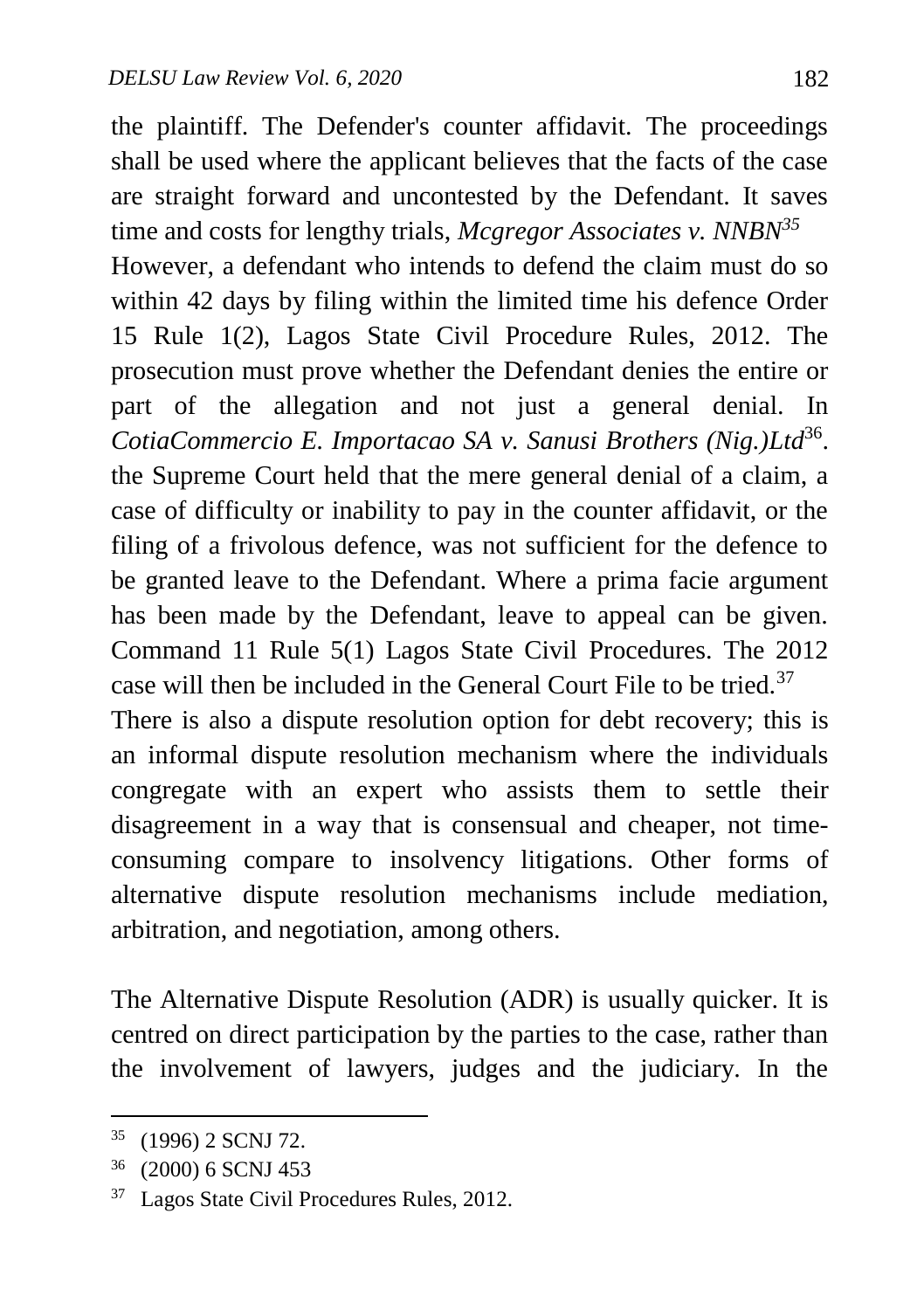majority of ADR procedures, the opposing parties specify the mechanism they will follow and describe the content of the negotiations. This type of participation is considered to enhance the people's happiness with the resolutions as well as their obedience with the agreements made.<sup>38</sup>

## **9. Indications that an Oil Firm is Under Insolvency**

Among other factors, the following are the symptoms to be found that an oil firm is close to insolvency, which mostly happens due to inadequate management: the lack of a formal investment strategy or a corporate development plan under which the oil firm plans to work within five years.

Absence of strategic business plan limits the oil firm's chances of success in business and where the oil firm persistently refused to remit or often withholds deducted taxes to appropriate tax authorities so as to have access to cash to meet their immediate financial obligations. Lack of capacity to raise equity or loan capital In general, an oil firm with insufficient cash to pay its debts may raise capital by refinancing, raising equity or deferring debts, and inability to do so within a reasonable time indicate that such an oil firm is on the brink of insolvency.<sup>39</sup>

Failure to provide timely and accurate financial information to the oil firm, where there is a persistent failure to provide financial information by the oil firm, this may give rise to an inference that

 $\overline{a}$ <sup>38</sup> Etigwe Uwa, Streamsowers & Kohn, 'Insolvency & Restructuring Practice Area Review' (2017), available at <http://whoswholegal.com/news/analysis /article/31657/insolvency-restructuring-practice-area-review> (accessed September 3, 2020).

<sup>&</sup>lt;sup>39</sup> Andrew, K., and Walton, P., Insolvency Law, (Pearson Education Limited Edinburgh Gate, Harlow, Essex CM202JE. 2003).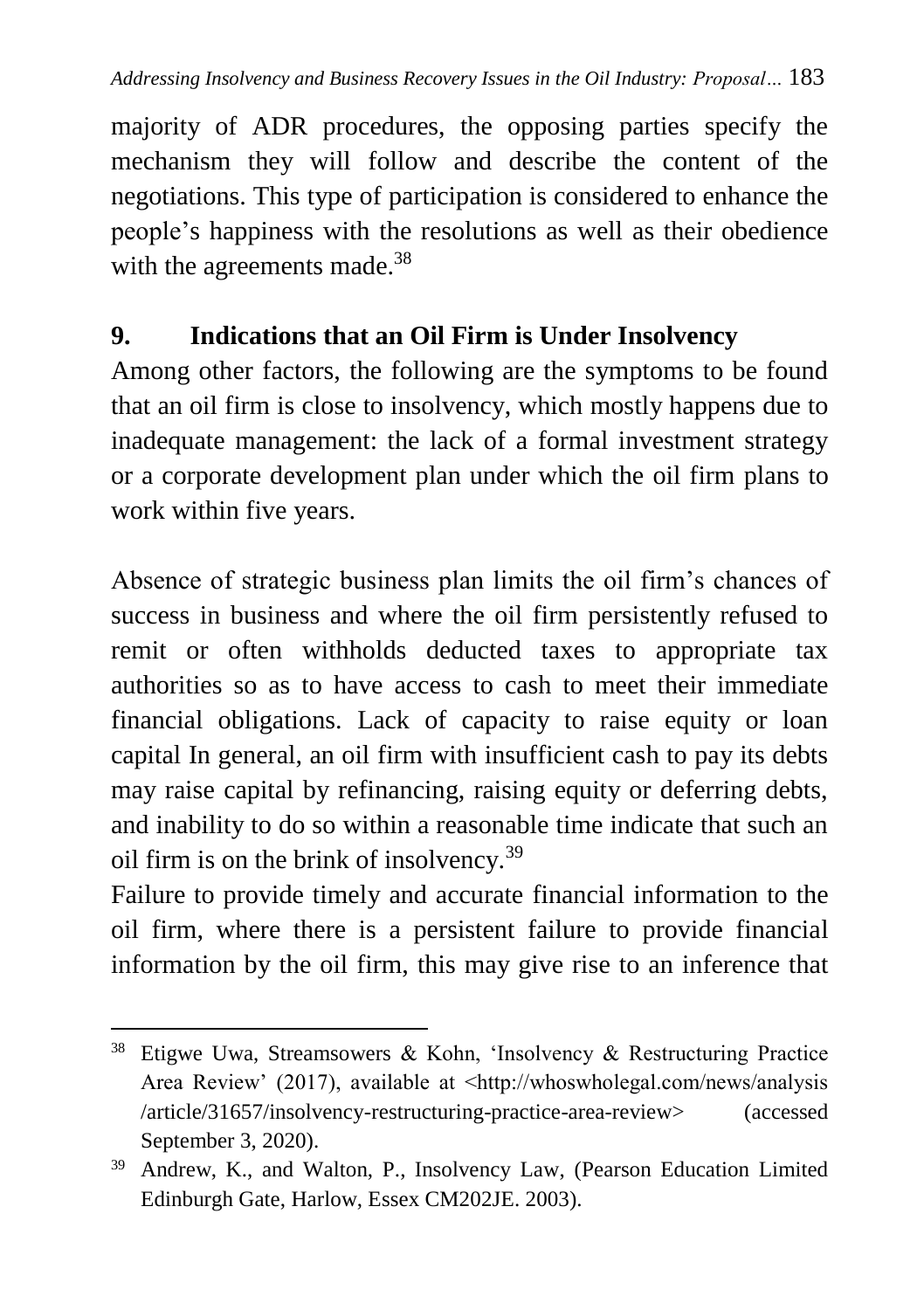$\overline{a}$ 

such oil firm is insolvent. Also, where such a firm is generating incessant debits or where there is an absence of adequate investment capital, this is a caution on the probability of insolvency and where the firm is persistently give out post-dated cheques or where its cheques are rejected by the banks. A post-dated check issued by an oil firm which is rejected in the absence of any irregularities is a clear sign that the firm is facing insolvency rather than temporary cash-flow difficulties.<sup>40</sup>

Where an oil firm is incapable of managing its cash flow properly, a profit and loss statement may often show that an oil firm is profitable, but the firm may be struggling to remain in business due to low cash flow. Where its suppliers, consultants, are cutting off due to non-payment by such an oil firm, this is a sign that such a firm is not properly managed. Where there is a persistent experience of low sales, this is a clear sign of a dying oil firm, since sales are the vein of every oil firm and where the creditors of the firm issue notices of demands or legal notices. Proceedings for the recovery of outstanding debts, a single claim petition is not evidence of insolvency, since the debt may be contestable, but multiple appeals by a number of claimants may give rise to a presumption of insolvency among others.

### **10. Insolvent Oil Firms Reformation Approaches and Other Panaceas. Accessible to Unsecured Creditors**

Generally, an unsecured creditor has no rights to insolvent oil firm assets unless he has obtained a judgment of the court. Section 117

<sup>40</sup> Gerard, C., and Klingebiel, D., 'Bank Insolvency: Bad Luck, Bad Policy, or Bad Banking?' (1997), available at: <http://siteresources.worldbank.org/dec /resources/18701\_bad\_luck.pdf> (accessed September 3, 2020).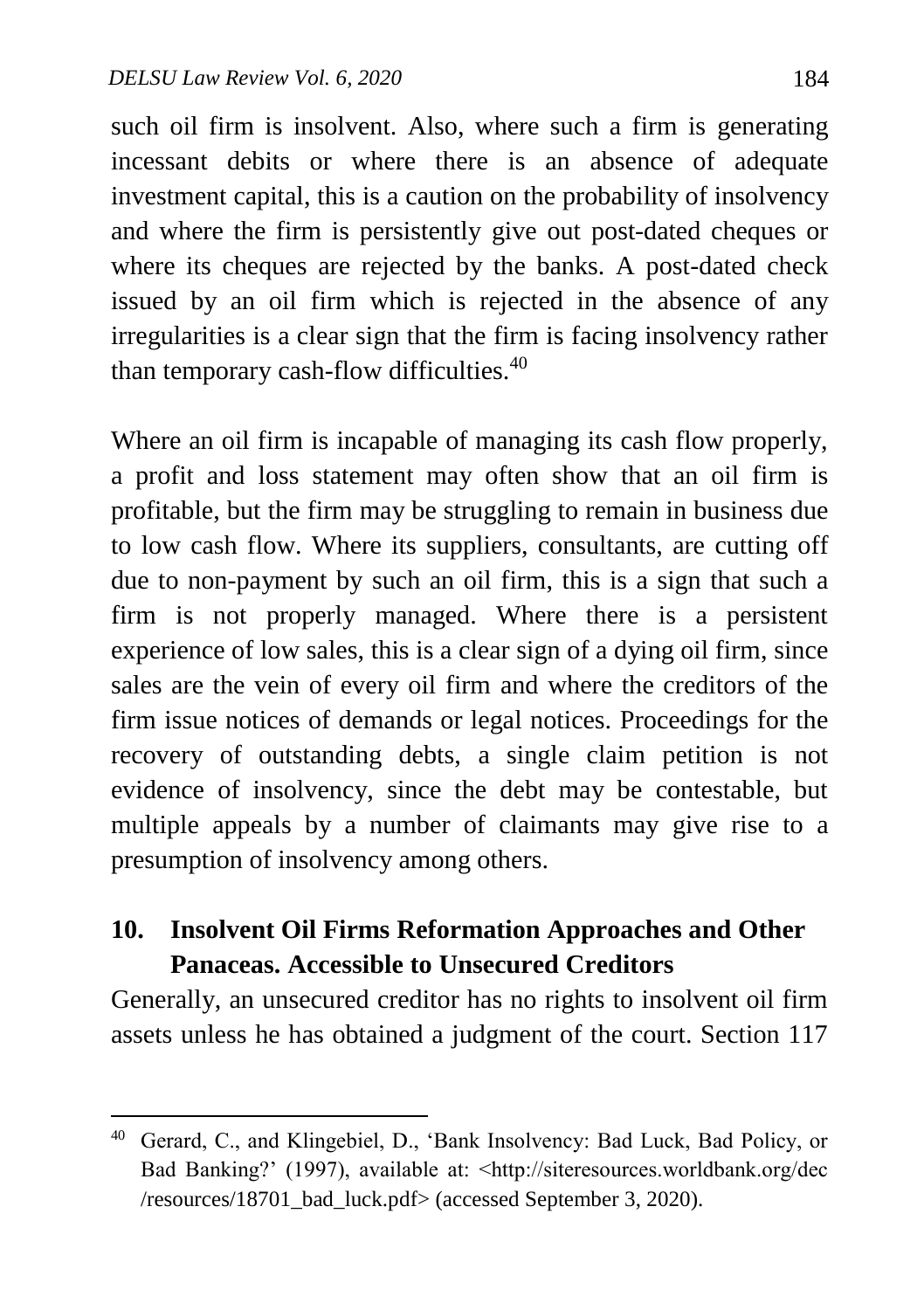of the Investments and Securities  $Act^{41}$  allows for a takeover bid strategy that provides for the purchase of appropriate stock in another oil firm (frequently denoted as the target oil firm) to grant the acquisition of an oil firm control over that other oil firm. It is distinct from a merger where the oil business has taken over the firm, but as a division of the purchasing oil firm. Thus, the goals of the oil firm remain independent and distinct but as an affiliate of the purchasing oil firm. However, a firm cannot make a takeover bid either by another entity or on its own, until it has accepted the takeover offer of its managements, Section 139(1) of the Investments and Securities Act.<sup>42</sup>

It must be remembered, though, that there must be no fewer than 51% of the stock of the oil firm to be bought for a merger acquisition. An offer under a takeover bid must be included in a record which must state or define the issue specified by section 136(1) of the Act. Shareholders of the offeree oil firm can approve or reject the offer presented to them regarding their shares.

Management-buy-out is another strategy; in this process, as the organisation performs a significant role. The transaction is carried out by a business party who uses the loan funding issued by a bank or other entity to purchase an insolvent oil firm.

The possessions of the oil firm so procured are covenanted as security for the credit facility, and the loan is expected to be repaid

<sup>41</sup> LFN 2004.

<sup>42</sup> Dentons, 'A Legal Overview of Merger &Acquisition and Financing Transactions in Nigeria's Oil and Gas Sector, (2016), available at <https://www.dentons.com/en/insights/articles/2016/january/19/a-legaloverview-of-ma-and-financing-transactions-in-nigerias-oil-and-gas-sector> (accessed September 3, 2020).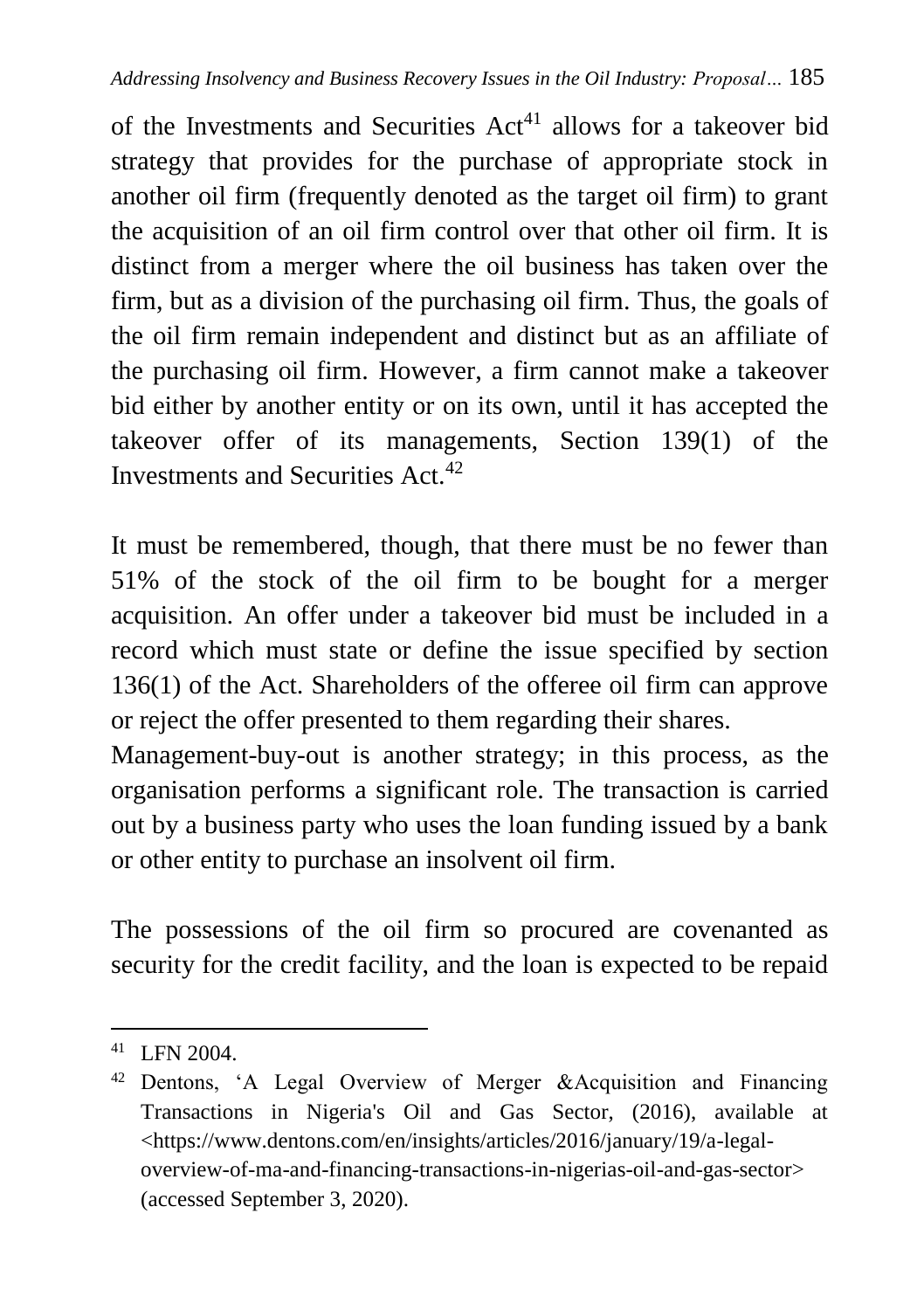from the cash flow of the oil firm. The management buy-out can generate a conflict of interest if the management is a member of the buy-out party and may also represent the interests of the shareholders of the target oil firm.

There is also a transaction and assumption; there is a case where an oil producer chooses to buy from another oil firm, for example, when Oando Plc buys upstream oil business from ConocoPhillips, Nigeria. It is a complete purchasing and takeover of the other oil firm. Another tactic is the hiring of an administrator; an oil firm can join in the administration of an oil firm by joining an existing scheme to save the firm from insolvency. Insolvency professionals are in charge of the oil industry with a specified scheme to save the oil firm from insolvency.

Similarly, the unsecured borrower of an oil producer may incorporate the protection of title clause in the supply arrangement in order to shield it and ensure timely payment and, before the full purchase price is paid, the title of the products supplied may not be transferred to the purchaser. Likewise, an unsecured creditor may bring a suit for liquidation against an insolvent oil firm or may ask for the appointment of an administrator after a range of written requests have been made, but the liquidation court has been used as a debt recovery mechanism in Nigeria.

### **11. Liquidation of Insolvent Oil Firm - As a Final Option**

The winding-up of an insolvent oil firm may be carried out by the court, voluntarily by the owners (shareholders), by the creditors of the oil firm and subject to the oversight of the court in compliance with the terms of the section 714 Companies and Allied Matters Act, 2020 which should be the last resort after the collapse of all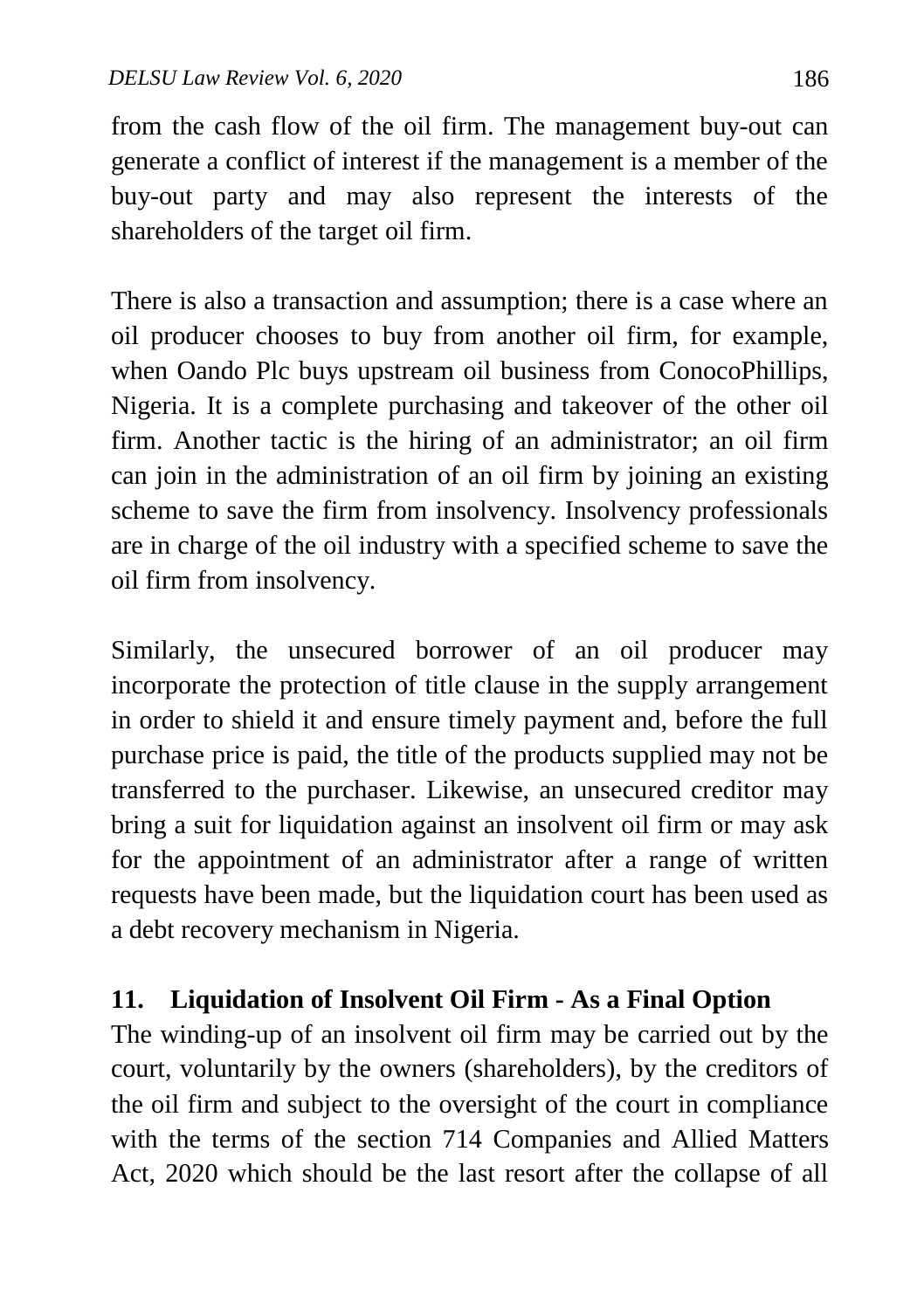rescue and reconstruction procedures of the oil industry. Section 564 of the Companies and Allied Matters Act, 2020 provide the grounds for the liquidation of the insolvent oil firm as follows: Where the firm has decided by special resolution that the firm should be liquidated, where the oil firm fails to submit statutory reports to the oil firm.

Corporate Affairs Commission (CAC) and where the number of shareholders of the oil firm has declined below two in the case of a firm with more than one shareholders, where the oil firm is unable to pay the number of its debts above  $\mathbb{H}2,000$  after several written submissions have been made to the oil firm and where the court is of the opinion that it is reasonable and equal for such an oil firm to be liquidated.<sup>43</sup> If the oil firm fails to hold the regulatory meeting and submits statutory reports, an order can be made by the court, on the request of the aggrieved individual, by the oil firm *suo motu*, to wind up by voluntary liquidation, as provided for in sections 620,622,626 of the CAMA, bypassing a special resolution to that effect in a general manner. Sections  $625(1)(2)(a)(b)$  of the Act specifies, moreover, that directors shall file a formal statement of solvency to the extent that, after thorough study, they believed that such an oil firm would be in a position to pay its obligations in full within a duration not more than twelve months. Such a statement must be adopted within five weeks of the ratification of the resolution.

An oil firm may also decide, with the consent of its creditors, to enter into voluntary liquidation. This is known as the voluntary winding-up of the creditor as provided for in Sections 714,715and 716 of the CAMA. In a creditor's voluntary winding up, a

<sup>&</sup>lt;sup>43</sup> Section 572 Companies and Allied Matters Act 2020.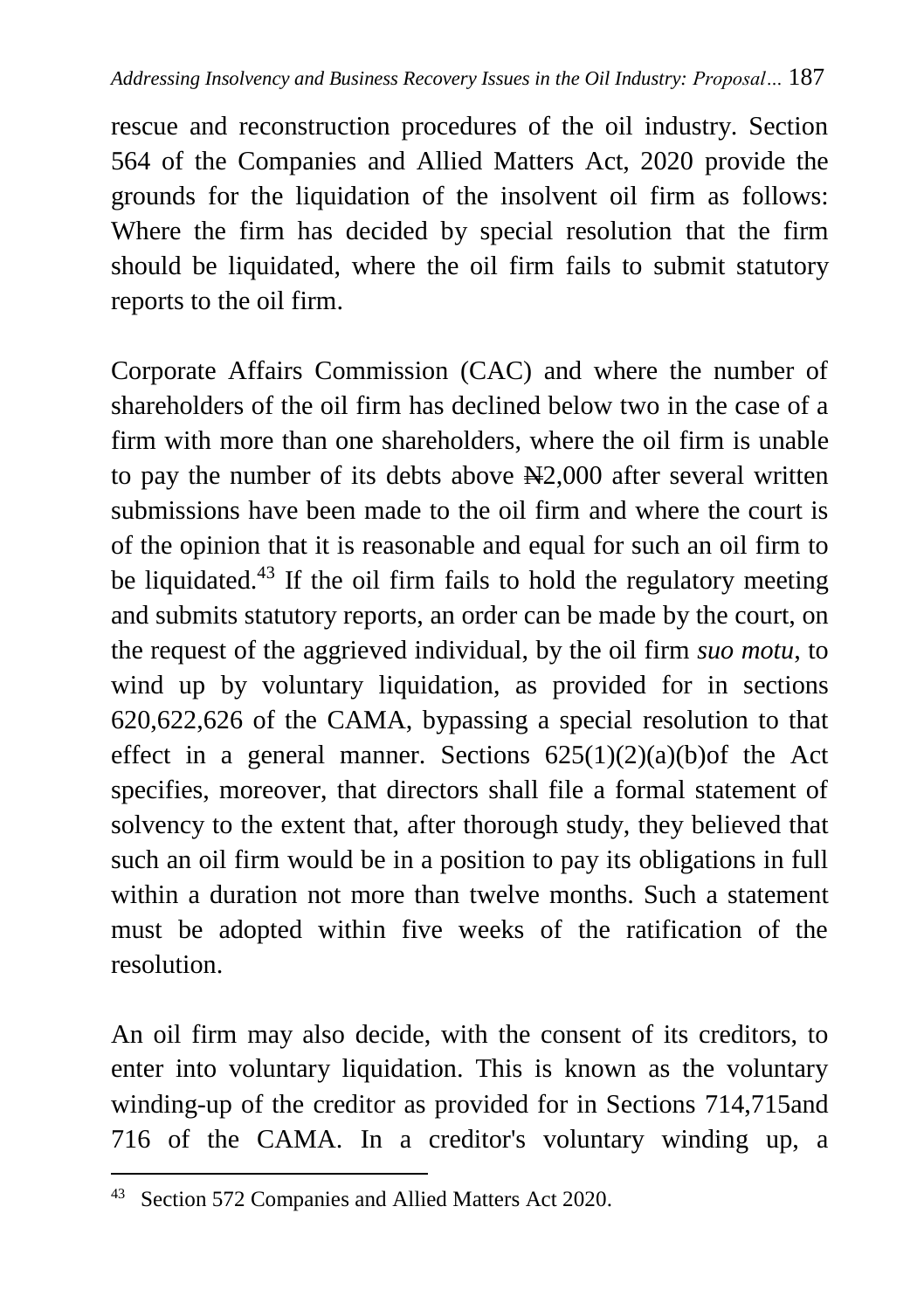discussion of the oil firm and the creditors for which sufficient notice has been submitted and reported once in at least (2) two newspapers and the federal gazette, is scheduled on the same day.<sup>44</sup> A full declaration of the status of the oil firm with the list of creditors and the total sum of their claims shall be made before the conference, along with a judgment on the voluntary termination of the firm. The creditors shall, at their meeting, engage a Board of Inspection comprising of not exceeding (5) five members to oversee the operation of the liquidation. An equal number will also be appointed by the oil firm to join the commission, but the creditors or the judge must accept any nomination.

The only situation in which an insolvent practitioner can expect maximum cooperation from the debtor is in the case of a voluntary termination by members, in all other cases, the insolvent practitioner should take an investigative attitude and consider any unusual friendliness of the debtor as a Greek gift until it has been proven otherwise. The monitoring of the debtor's assets may take on a significant dimension if the debtor happens to be one with an asset in other countries since the aggregation or discovery of those assets may require the application of foreign laws and may also depend on whether Nigeria has diplomatic ties with the country concerned.

Whatever action the practitioner takes to track the asset, he should bear in mind that such action must be cost-effective and must increase the dividend payable to creditors without unduly delaying the assignment. Immediately the winding-up order shall be issued by the judge, the official receiver by his office shall become the temporary liquidator if none has been named and, after the

*<sup>44</sup> Ibid*, ss. 634, 635.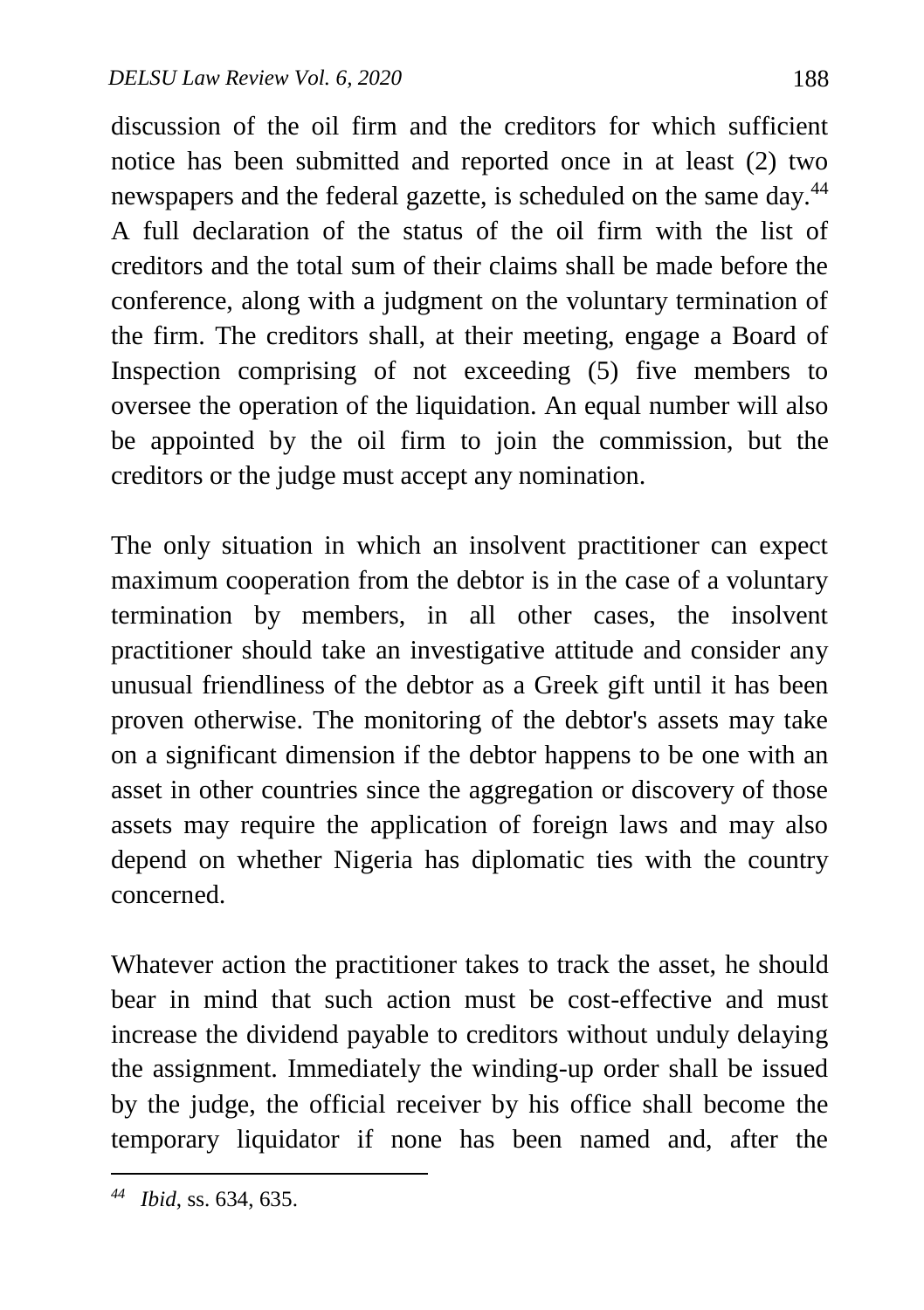nomination of the official receiver, the functions of the boards shall end — section 579CAMA. No legal action shall be taken or reopened against the oil firm except with the leave of the court: Section 417, CAMA. Any sale of the assets of the oil firm, transmission of its stocks or modification of the position of its memberships after the beginning of the liquidation actions shall be null and void except ordered by the court. Any supplement, appropriation, concern, or implementation against the assets or the consequences of the oil firm are invalid at the start of the windingup and, after the winding-up order has been released, the activities of the staff of the oil firm will be terminated.

The winding-up proceeding should be the final resort or not at all to be used by the Nigerian firm for debt recovery<sup>45</sup>. Alternatively, unsecured creditors may order the release of the shares of the insolvent oil firm, the formation of the initial payment or the *paripassu* fee.

The oil firm may change its share capital by recapitalisation. An oil firm can also opt for a scheme of agreement or compromise by amending the form of rights and preference shares to pay the accumulated unpaid dividends. Unsecured creditors can take up shares in an oil firm or take part in cash in order to pay the debt owed. Creditors may ask to the court for the judicial sale of the assets of the oil firm in order to meet the outstanding debts and the commencement of legal proceedings for the repossession of the principal financial obligation and the interest if any.

<sup>45</sup> *Eastern Airlines Limited v. Air via Ltd (1998) 12 NWLR (Pt. 577) 271 at 280- 281, Hansa International Construction Limited v. Mobil Producing Nigeria (1994) 9 NWLR (Pt. 336) 76 at 86, Nigeria Industrial Development Bank Ltd. v. Fembo Nigeria Limited (1997) 2 FHCLR 501 at 502.*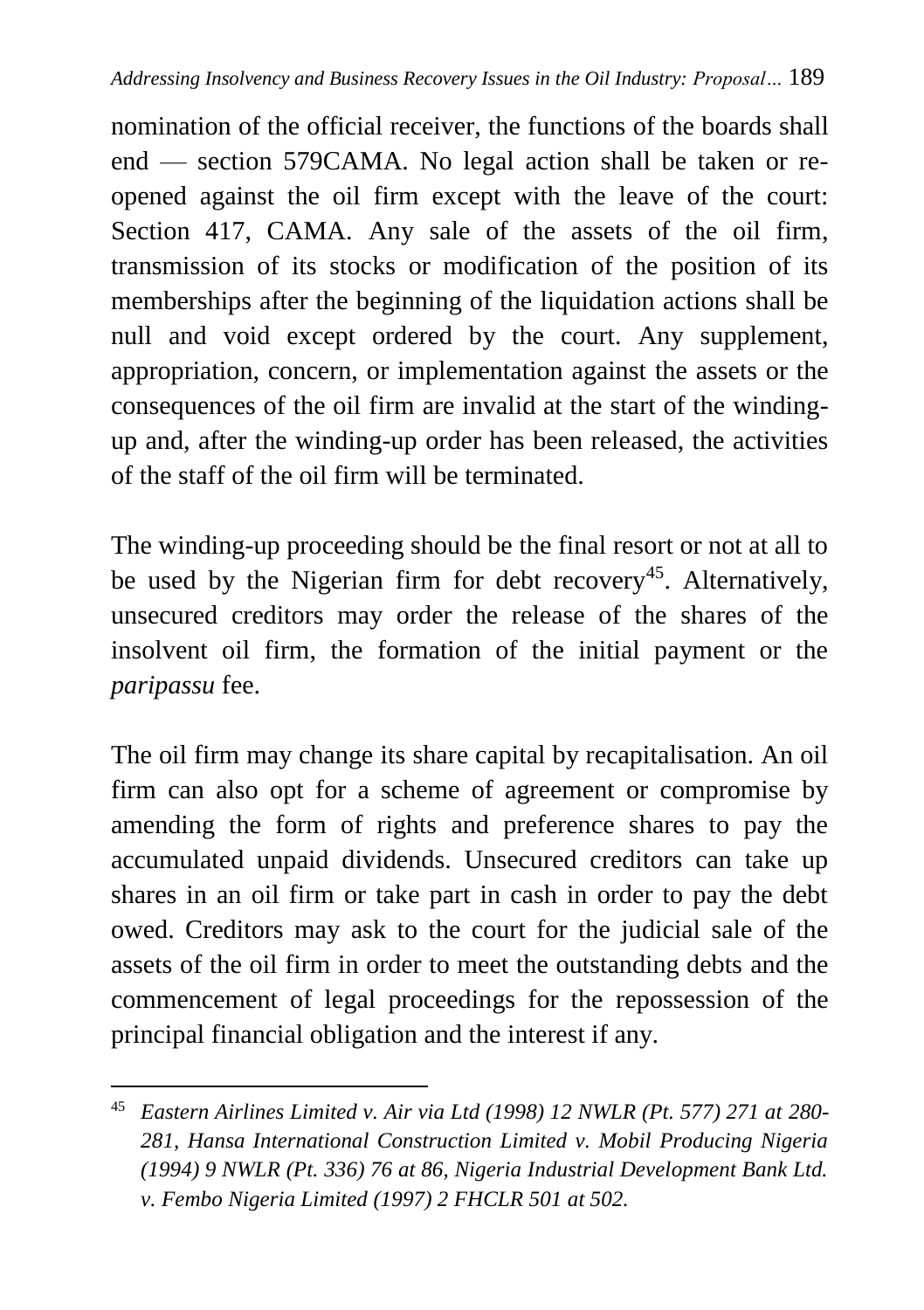$\overline{a}$ 

The creditors may order the court to withdraw the cloak of incorporation of the oil firm and make its directors legally liable if they are guilty of any crime or civil wrongs committed by the oil firm, in particular, if they have signed personal guarantee contracts and are aware of the firm's financial inability and trade.

Similarly, Sections 206, 211, 213 and 214 of the Insolvency Act of England and Wales have a clause similar to that which enables the liquidator or the receiver to sue the directors for unfair trading knowing full well that the firm lacks opportunities for trade.

Any deal carried out with the loan may be rescinded by the oil firm where there is an aspect of deception, misrepresentation and penalties can also be sought. The Director may be suspended for duration of fifteen years under the United Kingdom Firm Directors Disqualification Act, 1986.The payments to creditors are made in the following arrangement of significance: Creditors safeguarded by fixed charge, preferential creditors, creditors fortified by floating charge, protected but contractually subordinated creditors and lastly the unsecured creditors.<sup>46</sup>

# **12. What Lessons Can Nigeria Absorb from the Designated Case Study Nations?**

There are also lessons to be learnt from the solvency and debt recovery law system of the jurisdictions under review that serves as a blueprint for Nigeria's solvency and debt recovery legal

<sup>46</sup> Latham and Watkins, Taking Security in Nigeria a Comparative Guide for Investors, (2017), available at: [<https://www.lw.com/admin/upload/](https://www.lw.com/admin/Upload/Documents/Taking%20Security%20In%20Africa/Taking-Security-In-Africa-Nigeria.2.pdf) [documents/taking%20security%20in%20africa/taking-security-in-africa](https://www.lw.com/admin/Upload/Documents/Taking%20Security%20In%20Africa/Taking-Security-In-Africa-Nigeria.2.pdf)[nigeria.2.pdf>](https://www.lw.com/admin/Upload/Documents/Taking%20Security%20In%20Africa/Taking-Security-In-Africa-Nigeria.2.pdf) accessed September 18, 2020.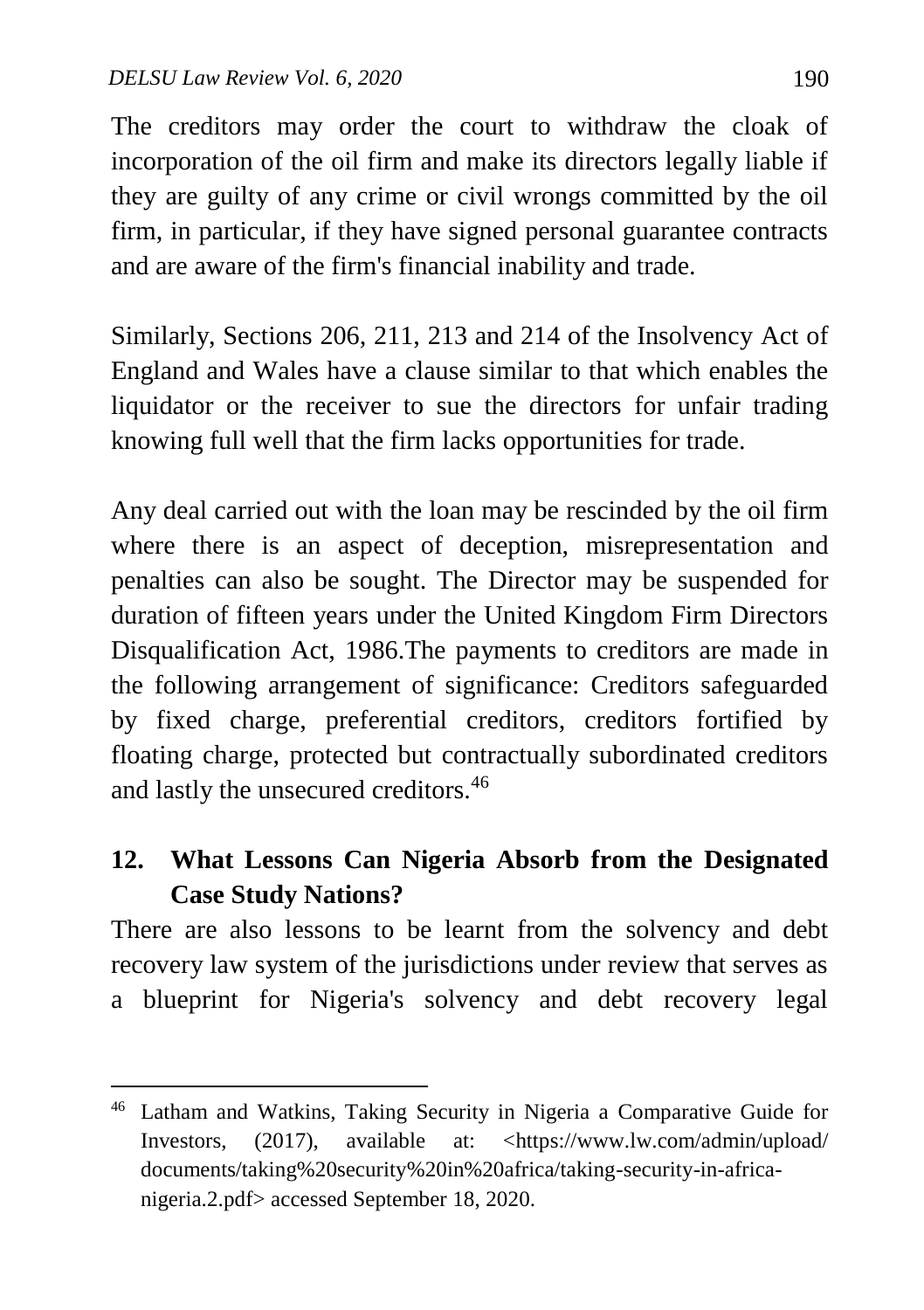framework reform. Recent restructuring trends in other countries, such as Malaysia, India and South Africa, among others.<sup>47</sup>

Firm consolidation and stabilization plans include a restatement of the insolvent oil firms' debts and obligations, as well as conducting negotiations with banks in order to make provisions for repayments of the outstanding loans. The reorganisation is an effort to lengthen the existence of an oil firm tackling insolvency via distinct restructuring in order to minimise the option of previous insolvency circumstances re-occurring. Oil companies can renegotiate their debts with their creditors to try to get better terms, and the firm can continue operating and works toward repaying its outstanding debts.

Compromise or agreement under the Companies Allied Acts, Cap C.20LFN, 2004 and the England and Wales Companies Act, 2006 creditors and owners can be used for the internal resolution of an insolvent oil firm. This is an agreement under which an oil firm with the creditors and the owners consider less than what they are eligible as the fulfilment of the firm's contractual duty to them. Compromise occurs when the oil firm persuades its creditors to

take stock or half of the stock and half of the cash in order to cover its obligations as the transaction is a method of acquisition.

Controlling shares or transferring of an oil trade or part of it to alternative an oil firm in consideration for stocks. It is important to note that another private oil firm cannot take over a private oil firm, but that another private oil firm can do the same. In the other hand,

<sup>47</sup> Khan, S., Olivia, T., and Bidin, A., 'Recent Developments of Insolvency and Restructuring in Malaysia', (2014), 8(1), *Australian Journal of Basic and Applied Sciences*, 508-512.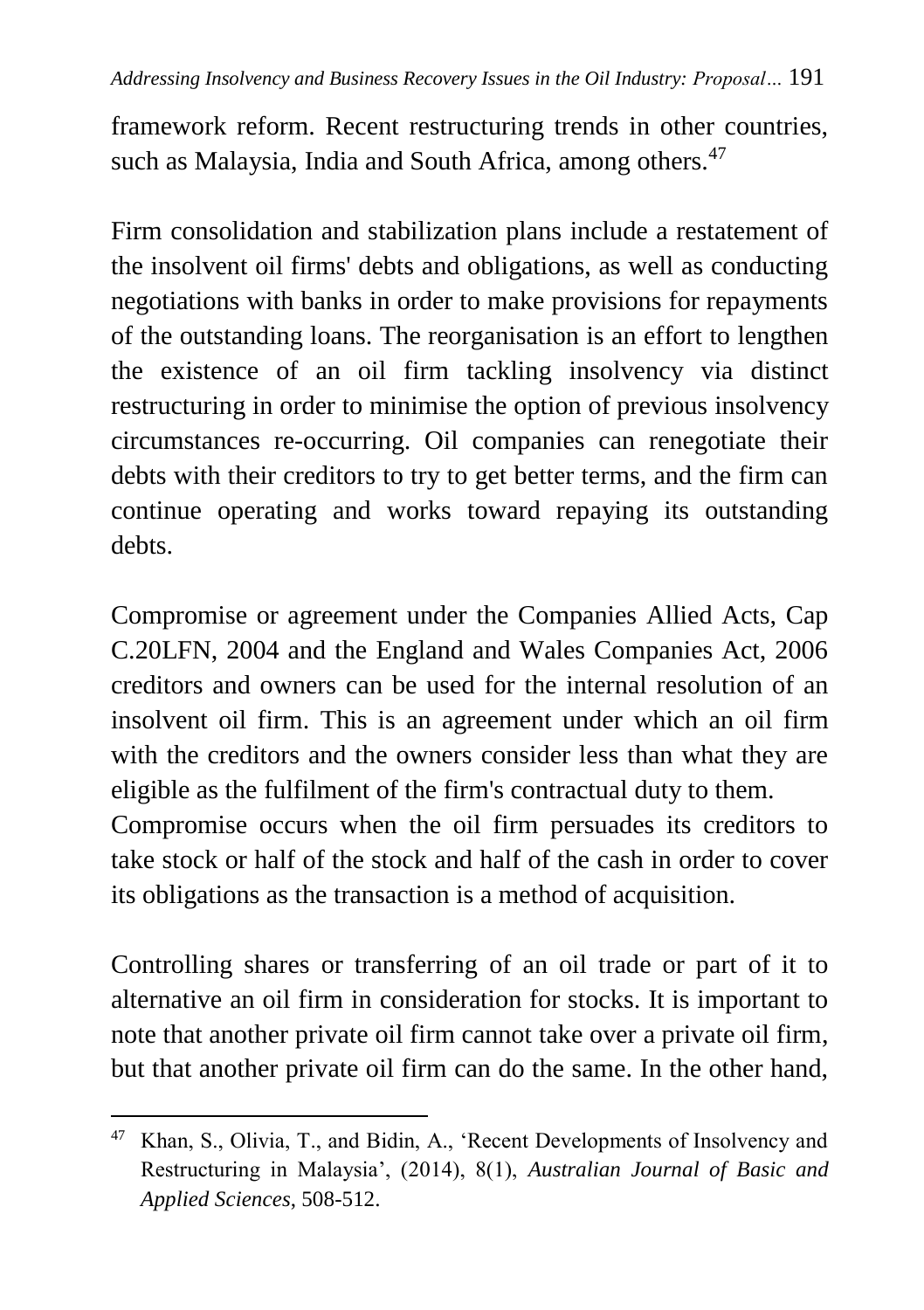$\overline{a}$ 

the holders of preference shares may be compelled by the insolvent oil firm to cancel the accumulated returns on investments, to decrease the fixed amount of the dividend or to allow the transfer of their preferred stocks to common shares in order to minimise the number of assets  $48$ 

A compromise or arrangement under sections 710-711 of Companies Allied Matters, 2020 and the England and Wales Companies Act, 2006 creditors and shareholders may be used for the internal restructuring of an insolvent oil firm. This is an arrangement by which an oil firm with its creditors and stockholders accepts less than they are allowed as the fulfilment of the financial responsibilities of the firm to them. Also, an arrangement on sale is provided for in Section 538 of the CAMA; an oil firm may decide by special resolution that the oil firm should be terminated and a receiver may be chosen to vend all or portion of the assets of the firm to another oil firm for cash, shares or debts as a consideration which the receiver shall allocate respectively to the investors in conformity with their liquidation claims.<sup>49</sup>

An arrangement under Sections 434 – 442 of the Companies Allied Matters, Act 2020 and the England and Wales Companies Act, 2006 creditors and shareholders may be used for the internal restructuring of the insolvent oil firms. This is an agreement whereby an oil firm with the creditors and shareholders, recognises below what they are eligible to as the fulfilment of the contractual

<sup>48</sup> Bernard, B. P., 'The Effect of Recent Changes in the Financial Sector Development in Nigeria', Being Paper Presented at the 15<sup>th</sup> General Assembly of the African Rural and Agricultural Credit Association.

<sup>49</sup> Wihlborg, Clas, 'Insolvency and Debt Recovery Procedures in Economic Development: An Overview of African Law, (2002), available at <econstor www.econstor.eu> accessed September 3, 2020.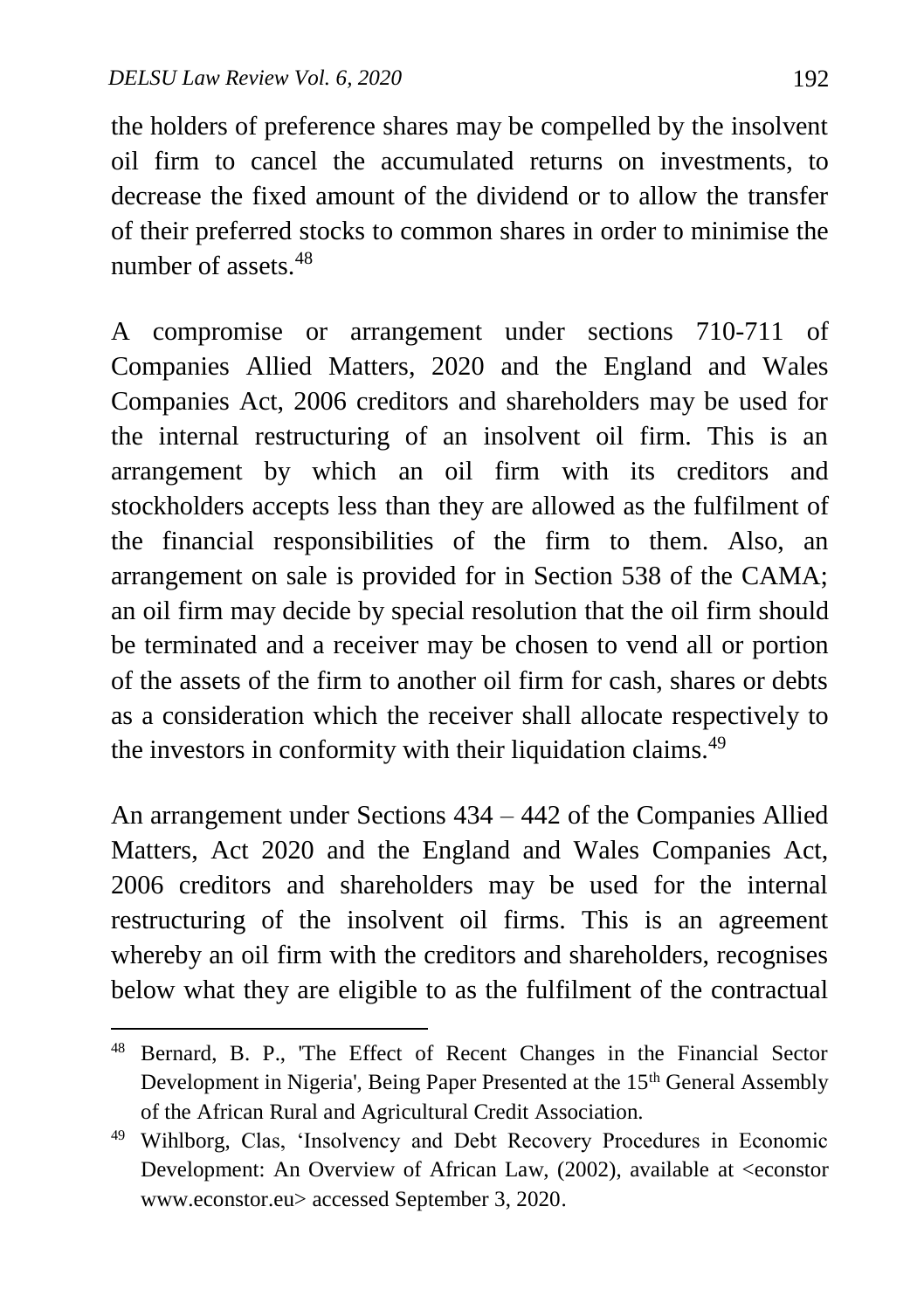duty of the firm towards them. Notice that any shareholder may demand that he or she is not a party to the agreement and that no opposing shareholder will be allowed to take an interest in the oil firm since he or she has expressed his or her opposition under the statute.

#### **13. Discussions of Findings**

Nigeria's regulatory process for reforming insolvent oil firm is insufficient. The statutory insolvency legal framework appears to be leaning towards liquidation proceedings. The idea of corporate rescue is not new in Nigeria as some of these provisions stated under sections184 (1),186,710,711 the Companies and Allied Matters Act, 2020 such as agreements, concessions, takeovers, amalgamations/acquisitions under the Investments and Securities Act, 2007.However, our existing rescue laws are not well organised as the traditional western business rescue laws, they are inconsistent with current global best practices, they ignore restructuring processes for insolvent oil firms, and they even fail to allow for a comprehensive process for licensing of insolvent and business recovery practitioners in Nigeria.

Also, the numerous difficulties facing business rescue options these difficulties point to the need for well-structured business rescue laws that will assist oil firms in Nigeria, whether by harmonised insolvency law or piecemeal changes in our existing insolvency legislations. It was also observed that heavy reliance on the court system makes the process of the rescue of the insolvent oil firm more cumbersome, which may not be cost-effective and timeeffective for oil firms. South Africa restructured the agreement and settlement clauses of its Companies Act, 2008 to exclude one step of court action, which is the court-ordered meeting that Nigeria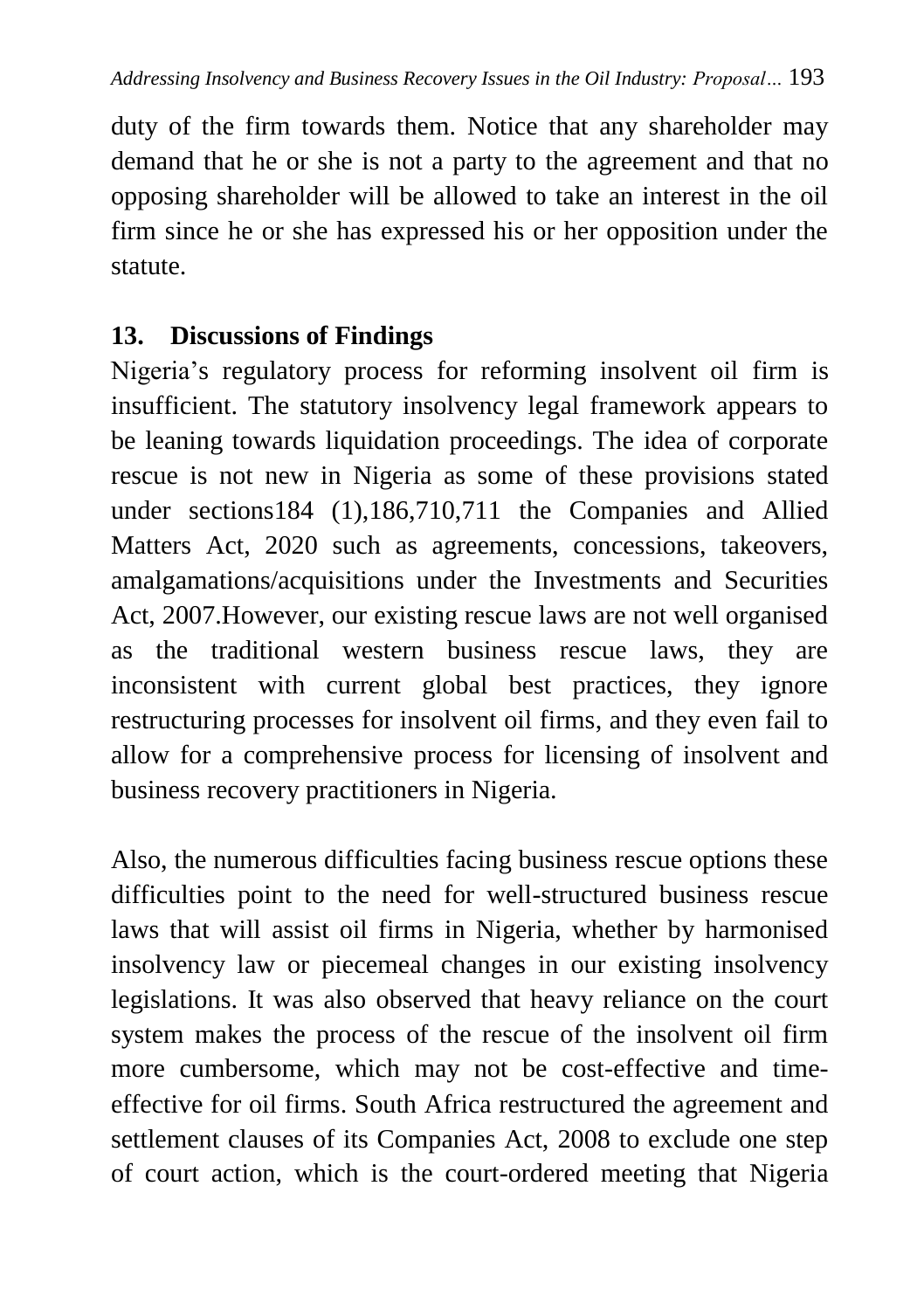should be replicated for successful oil firm business rescue to guarantee efficiency and good governance.

#### **14. Recommendations**

 $\overline{a}$ 

For Nigeria's upstream petroleum industry to improve insolvency and firm rehabilitation procedures, there is a need for a comprehensive and committed insolvency law or system that would cover all forms of insolvencies. Even in the United Kingdom, where the two laws remain distinct, a specific bankruptcy statute remains and what is currently applicable is the Insolvency Act of 1986, which crosses the distance between the rules and procedures regulating insolvency of individuals and energy industry insolvency.

In addition to enacting a coherent legal system, the legislation requires clarity. The provisions of any harmonised legal framework must be stated clearly, and in plain words that those who have to apply it can readily understand. Lack of clarification is disruptive to the law and impertinent to those seeking to uphold the rule of law and enabling those seeking to abolish it.<sup>50</sup>

Therefore, there is the need to build Nigeria's business rescue legal structure, such as the selected case study countries, which is debtor recovery-oriented generally known as a business rescue. This alternative means that insolvent oil firms are spared from liquidation, and those only oil firms with little hope of surviving are liquidated in light of the critical positions that oil industry plays in many developed countries economies, resulting in many

<sup>50</sup> Chiwete, C., 'Need to Develop Nigeria's Business Rescue Laws', (2013), <http://www.punchng.com/feature/the-law-you/need-to-develop-nigeriasbusiness-rescue-laws> accessed September 3, 2020.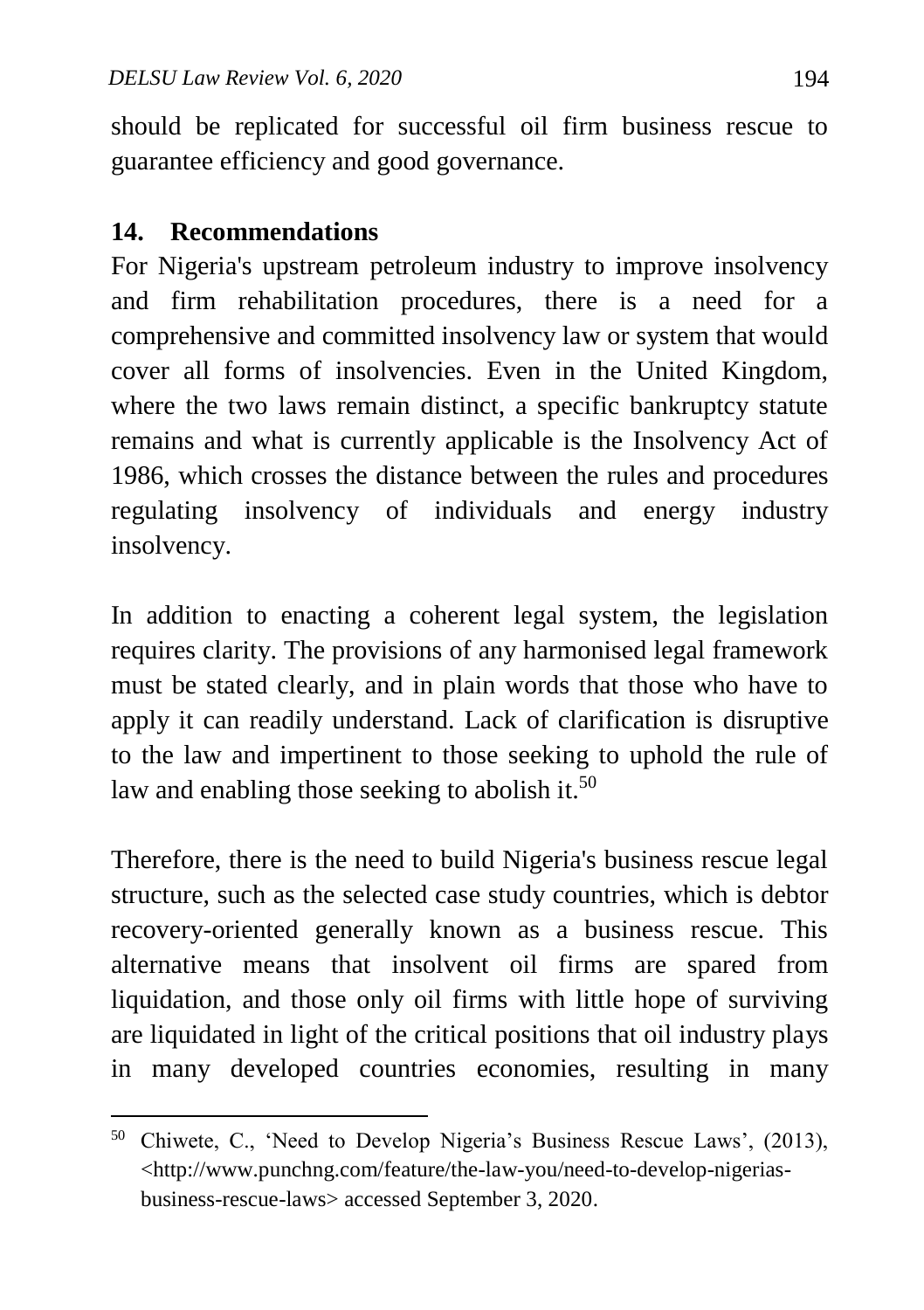*Addressing Insolvency and Business Recovery Issues in the Oil Industry: Proposal…* 195

countries reforming their financial structures and improving their insolvency legislations through corporate rescue and reconstruction.

The world is increasingly heading towards a firm rescue system that is welcoming, open to debtor oil firms which can be extended to all businesses like the United States' model that South Africa recently introduced with some modifications. Even the United Kingdom, in recognition of the paradigm change, had already made many changes to their legal rules for business rescue by significantly reducing the effectiveness of the receivership and by changing the business rescue mechanism directed by their courts. Whereas the regulations relating to firm recovery, i.e. firm voluntary agreement and receivership may be useful in selected case study countries that have been explicitly tailored to suit their jurisdictional needs to avert lack of interaction between the legislation and the Nigerians. In deciding the best oil firm recovery and turnaround model for Nigeria, the following points are noteworthy:

First is to understand the extent of the intervention of the court, and what step of the rescue procedure would entail the court. Our courts are now overburdened with cases; thus rescue solutions that are very scalable with limited court control would be more fitting for Nigerian oil businesses.

Also, it is essential not to force new management on the oil firm in the form of a rescue practitioner who might not even know anything about the oil industry. In realistic terms, those who support the change of management will end up placing the rescue specialist in a role where they will have to employ the professional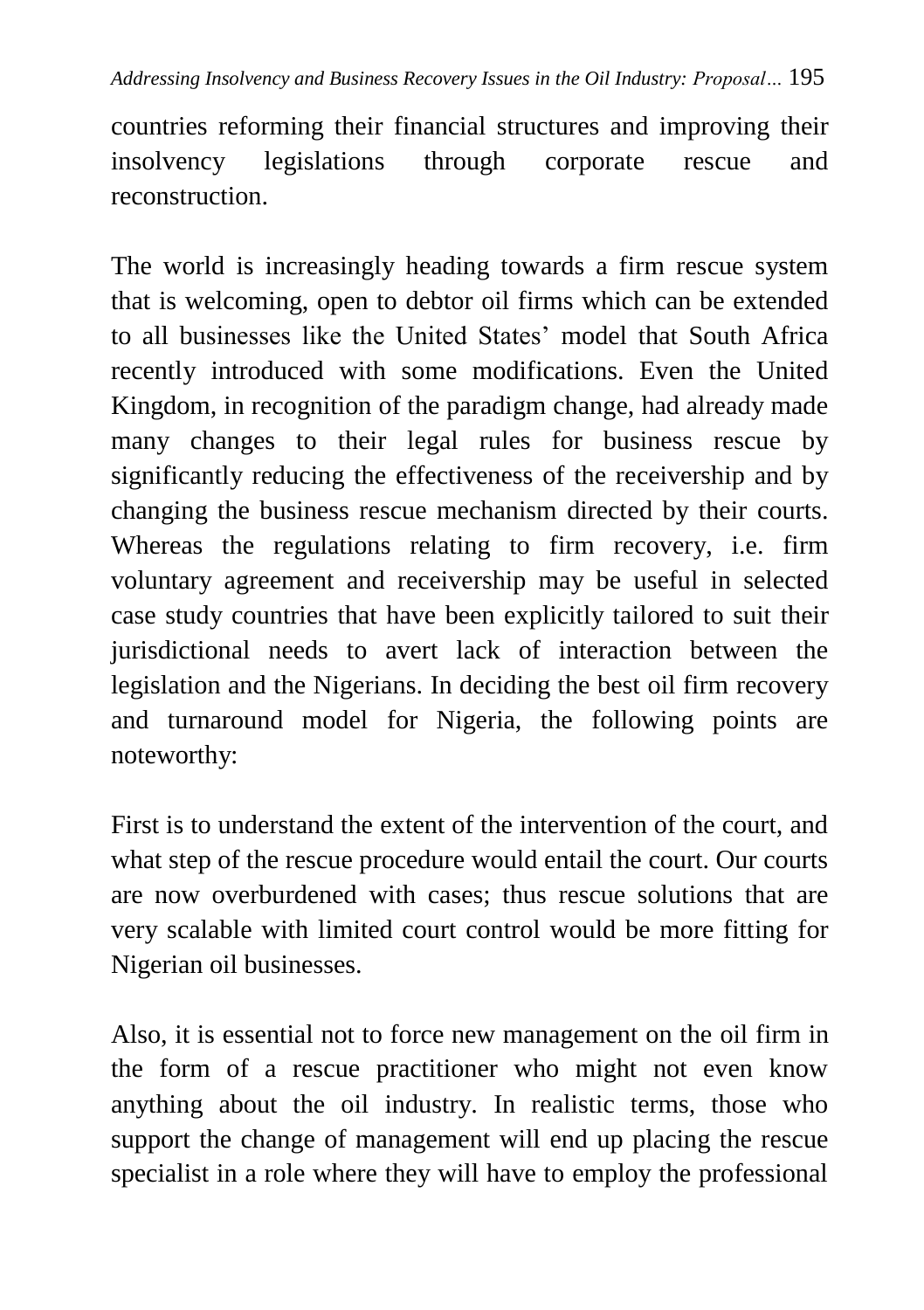service in order to be able to save the oil firm and from incurring potential costs. Where managers or administrators are eliminated and replaced by rescue personnel, then many problems occur.

Second, the rescue specialist is received with hostility; he gets little to no support from the administration and also considers the rescue goals quite challenging to accomplish. Because of our existing receivership practise in Nigeria, these lessons are not farfetched. To take over the insolvent oil firm while the Nigerian receiver will need the support of law enforcement officials and, in most situations, the business will face significant opposition.

The way forward for us could be to provide business rescue schemes that allow the debtor to remain in control, maybe under the rescue practitioners' oversight to ensure checks and balances.

The method of making the same rescue specialist the liquidator of the oil firm where the rescue collapsed is a big pitfall to prevent. The cause is simple; the goals of the rescue professional and the liquidator are contradictory. If we followed this approach; the rescue specialist would, of course, continue to receive payments. As a result, no reasonable effort will be made to rescue the insolvent oil firm because the rescue practitioner earns more if the oil business fails.

The value of providing a well-structured market rescue system cannot be overemphasised. The advantages to the debtors and borrowers and to society as a whole are numerous. Employment is sustained, oil firms are more likely to take commercial chances, foreign investment is welcomed to invest in the oil industry, and Nigeria's economy will be boosted.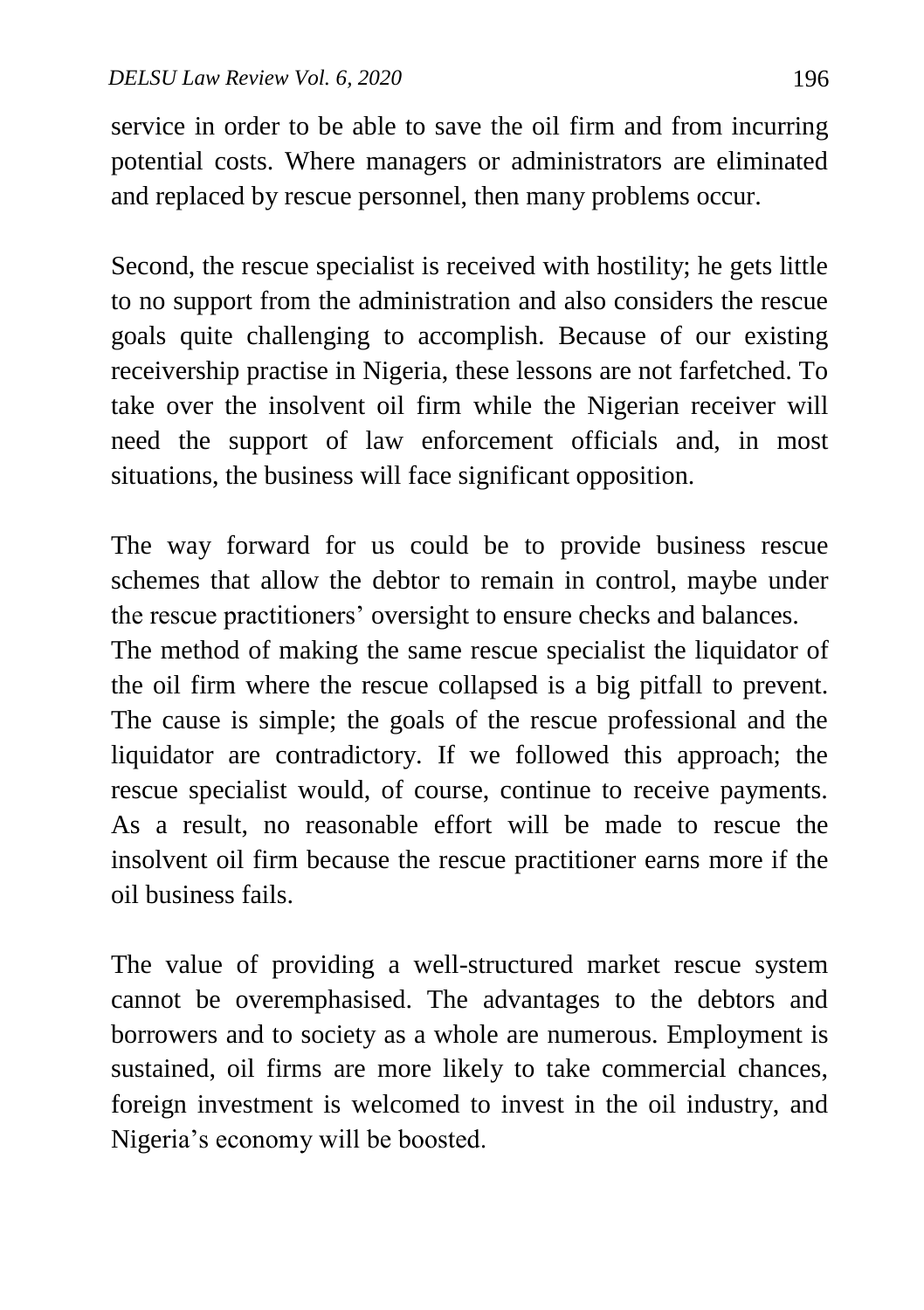Therefore, we need workable rescue mechanisms that can be easily enforced. At the minimum cost with fundamental issues such as critical indicators for initiating business rescue, especially for managers, versatility in terms of both formal and informal approaches, moratorium requirements, uniform qualifications for rescue practitioners, little court involvement, provision for rescue oil firms' employee contract, recognised the insurance or trust to be issued by rescue practitioners against criminal sanctions. These laws are not the only ones that are aligned with current global developments but would ensure that adequate rescue and oilbusiness friendly policies are enacted in Nigeria.

The problem of debt recovery through the insolvency proceedings by an oil firm in Nigeria devoid of litigation is through Alternative Dispute Resolution (ADR) mechanisms by settling out of court. It decreases the budget for litigation and prolonged delays associated with legal actions. Where the firm is wound-up, and liquidators are named, the debtors will not reclaim the entire debts owing, thus incurring further costs and losses on the firm that they hope to save for their shareholders.

Therefore, a successful insolvency law must be in a position to remove bankrupt oil firm and create trust in the economy of the country. In addition to defining the fundamental elements of insolvencies or bankruptcies, the legal system should create special court dealing on matters of bankruptcies and insolvency. The selection of judges, who are commercial law experts to sit on insolvency matters, is essential. The special courts to be established should be limited to the handling of insolvency lawsuits and unsecured creditors, allowing protected creditors to continue finding redress from the traditional courts. Since the court is the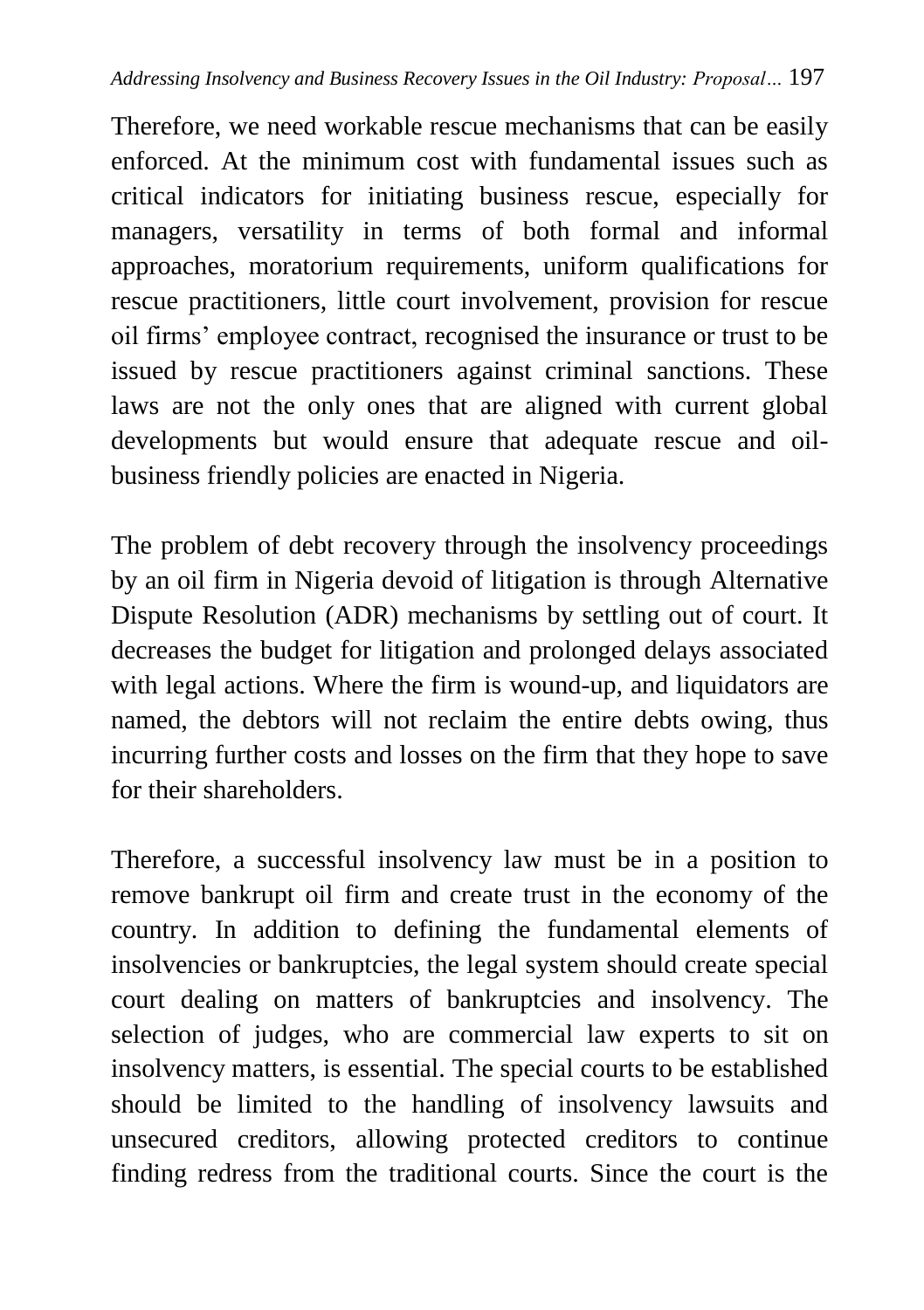last resort, litigation can only be taken against those oil firm debtors who, considering their willingness to do so, are unable to comply in paying their debts and against the debtors who are behaving in lousy conscience in paying their debts.

The author recommends that the Federal Government should pass a regulation forcing financial firms to help insolvent oil firms restructure their debt and allow insolvent oil firms to stay in office with insolvent and business recovery practitioners supervising their activities with the enactment of Code of practice for insolvency practitioners in the country.

There is a need to amend the Companies Regulations and the Companies Procedure Rules in conformity with the new legal regime on corporate law in Nigeria.

# **15. Study Limitations/Implications**

The research findings could be lacking in generalizability because of the research methodology chosen. Future scholars are also urged to use quantitative analysis methodology to further evaluate the suggested propositions to further enrich the existing literature on the subject.

# **16. Conclusions and Policy Implications**

Having analysed the theoretical structure on insolvency and business recovery practices in Nigeria with a comparative study of Nigeria, Malaysia, India and South Africa's current legal framework on insolvency the biggest weakness in the Nigerian legal system is the lack of committed, comprehensive and integrated regulatory structure for insolvency practice.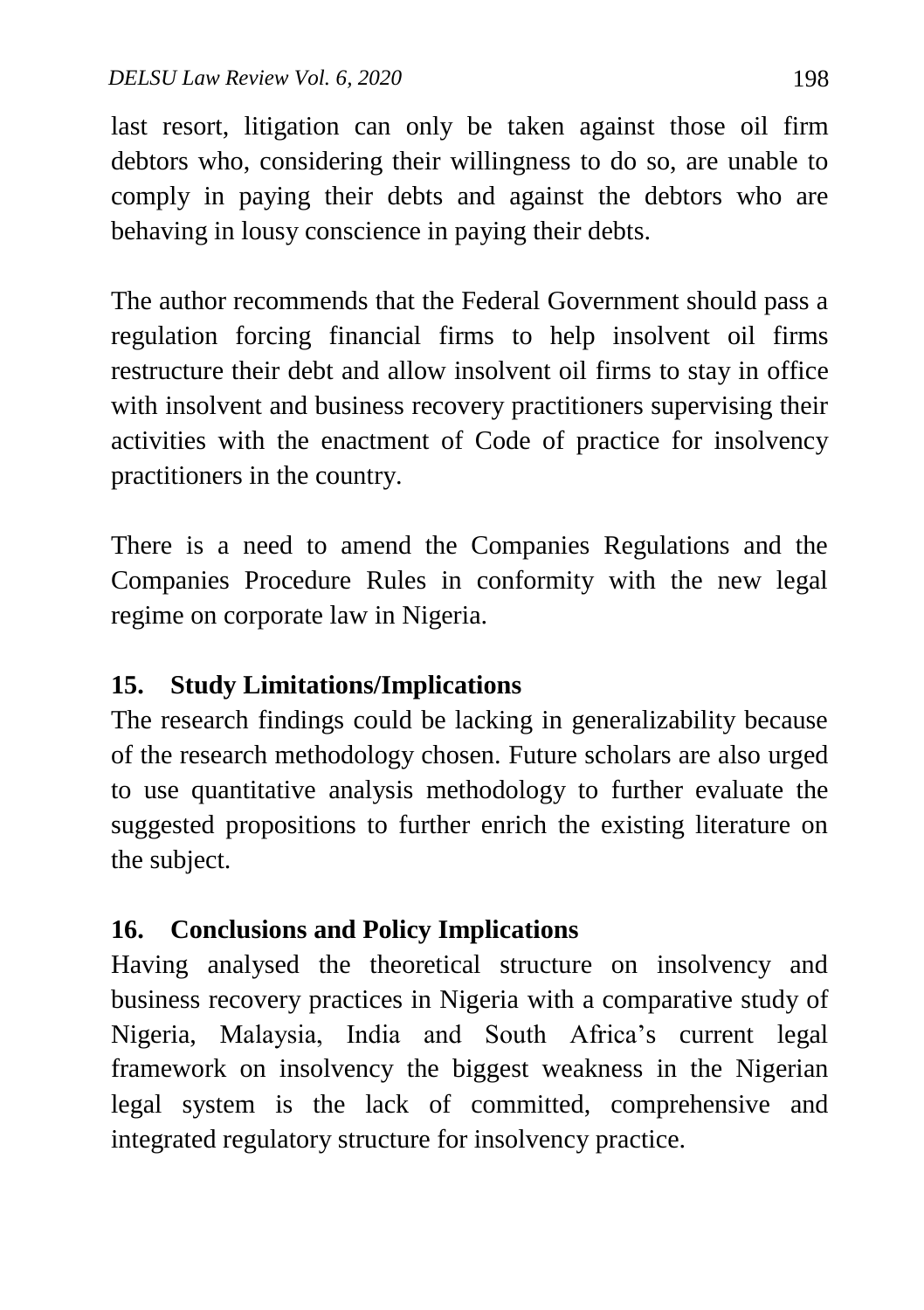It is the author's opinion that analysis of the existing insolvency and rehabilitation laws shows some unanswered issues which have been a source of concern for insolvent practitioners. For instance, the Bankruptcy Act in Nigeria has not been amended since 1992 with other obsolete insolvency rules, Bankruptcy Statute and the Dishonoured Cheques Clause, need to be amended. The Nigerian insolvency legislation should be updated to include a more impartial mechanism for safeguarding debtors and borrowers alike and now is the best time to do so, and we must not wait for a big financial crisis to arise until we embark on legislative reforms.

Despite the shortcomings of the current insolvency system, the courts have a crucial part to perform in administration justice and managing the needs of the different parties in insolvency**-**based contractual conflicts. The courts will strategically create a paradigm change in our insolvency system for business rescue and professionalism of insolvency practice in Nigeria through effective adjudicatory power. The sustainability of oil firms may be improved upon by adjusting its strategies in order to manage prices, track revenues and assess the feasibility of potential market prospects in the industry.

The recommendations, if compiled, will have a positive impact on insolvent oil firms in financial difficulties to continue doing business while undergoing significant reforms. Finally, the introduction of a voluntary corporate arrangement under the insolvency legal regime as entrenched in the Companies and Allied Matters Act 2020 will allow an oil firm to settle its financial obligations installmentally via an arrangement with its creditors by continuing in business thereby opening doors for easy ways of doing business in the country. However, there is a need for